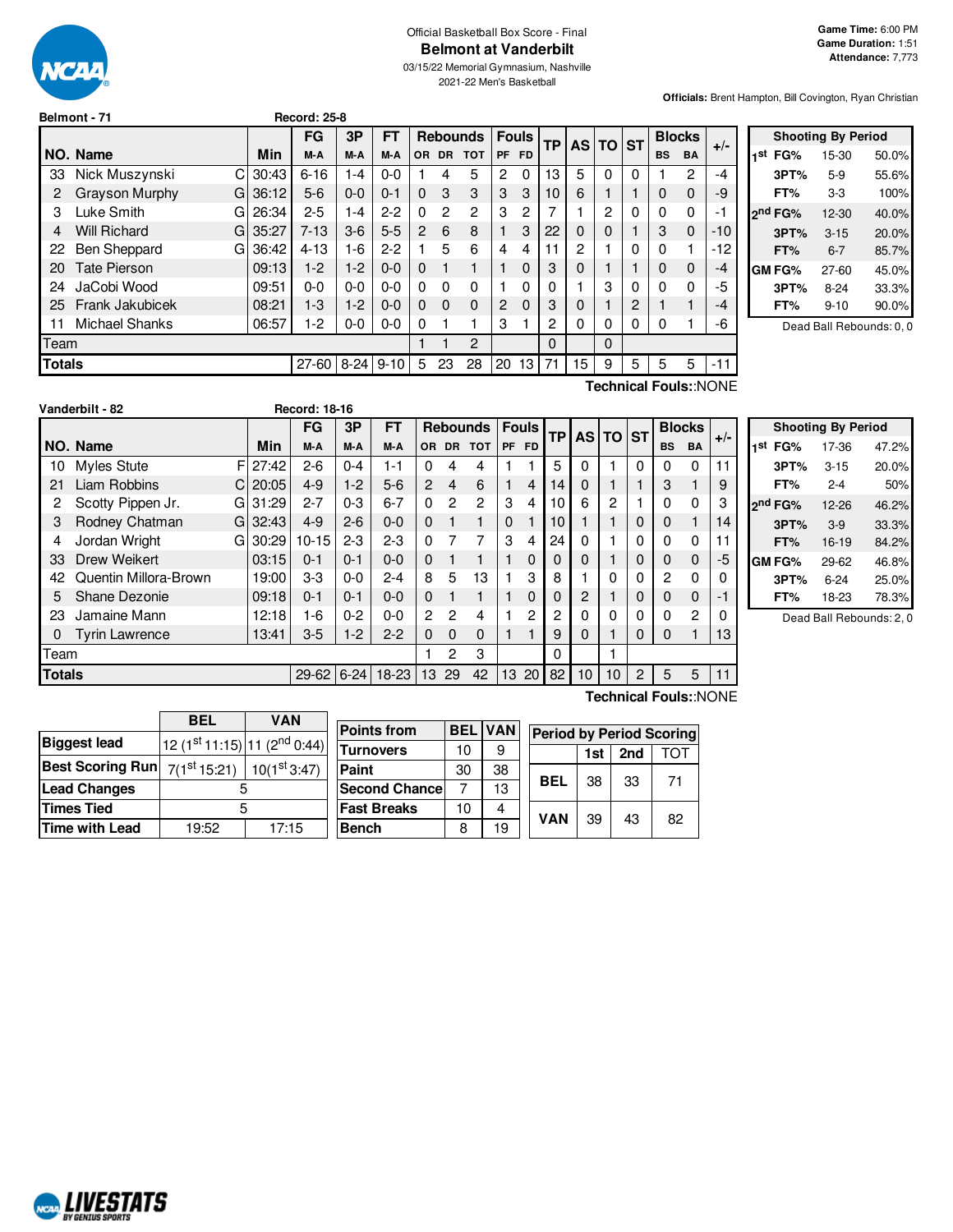

**Officials:** Brent Hampton, Bill Covington, Ryan Christian

#### **Period 1**

| <b>VAN</b>       | 2 Pippen Jr. S                                                          | 3 Chatman R  | 4 Wright J  | 10 Stute M                                | 21 Robbins L                                                |
|------------------|-------------------------------------------------------------------------|--------------|-------------|-------------------------------------------|-------------------------------------------------------------|
| <b>BEL</b>       | 2 Murphy G                                                              | 3 Smith L    | 4 Richard W | 22 Sheppard B                             | 33 Muszynski N                                              |
| <b>Game Time</b> | <b>VAN</b>                                                              | <b>Score</b> | <b>Diff</b> |                                           | <b>BEL</b>                                                  |
| 20:00            | 21 ROBBINS L jumpball won                                               |              |             | 33 MUSZYNSKI N jumpball lost              |                                                             |
| 19:38            | 21 ROBBINS L 2pt FG outside the paint, hook shot missed                 |              |             |                                           |                                                             |
| 19:35            |                                                                         |              |             | 2 MURPHY G defensive rebound (1)          |                                                             |
| 19:13            |                                                                         |              |             | shot missed                               | 33 MUSZYNSKI N 2pt FG outside the paint, turnaround jump    |
| 19:11            | 4 WRIGHT J defensive rebound (1)                                        |              |             |                                           |                                                             |
| 18:47            | 10 STUTE M turnover lost ball (1)                                       |              |             | 2 MURPHY G steal (1)                      |                                                             |
| 18:43            |                                                                         | $0 - 2$      | $-2$        | dunk, made (2)                            | 22 SHEPPARD B 2pt FG fast break from turnover in the paint, |
| 18:43            |                                                                         |              |             | 2 MURPHY G assist (1)                     |                                                             |
| 18:26            | 4 WRIGHT J turnover bad pass (1)                                        |              |             |                                           |                                                             |
| 18:12            |                                                                         | $0-4$        | -4          | (4)                                       | 22 SHEPPARD B 2pt FG from turnover in the paint, layup made |
| 18:12            |                                                                         |              |             | 33 MUSZYNSKIN assist (1)                  |                                                             |
| 17:52            | 4 WRIGHT J 2pt FG in the paint, driving layup made (2)                  | $2 - 4$      | -2          |                                           |                                                             |
| 17:35            |                                                                         |              |             |                                           | 33 MUSZYNSKI N 2pt FG in the paint, jump shot blocked       |
| 17:35            | 21 ROBBINS L block (1)                                                  |              |             |                                           |                                                             |
| 17:29            | 21 ROBBINS L defensive rebound (1)                                      |              |             |                                           |                                                             |
| 17:24            | 21 ROBBINS L 2pt FG in the paint, driving layup missed                  |              |             |                                           |                                                             |
| 17:20            |                                                                         |              |             | 3 SMITH L defensive rebound (1)           |                                                             |
| 17:14            |                                                                         | $2 - 7$      | -5          | 33 MUSZYNSKI N 3pt FG, jump shot made (3) |                                                             |
| 17:14            |                                                                         |              |             | 2 MURPHY G assist (2)                     |                                                             |
| 16:44            | 4 WRIGHT J foul drawn (1)                                               |              |             | 2 MURPHY G foul personal (1 - 1)          |                                                             |
| 16:44            |                                                                         |              |             | 3 SMITH L substitution out                |                                                             |
| 16:44            |                                                                         |              |             | 20 PIERSON T substitution in              |                                                             |
| 16:34            | 2 PIPPEN JR. S 2pt FG outside the paint, step back jump shot<br>made(2) | 4-7          | -3          |                                           |                                                             |
| 16:19            |                                                                         | 4-9          | -5          |                                           | 2 MURPHY G 2pt FG in the paint, driving layup made (2)      |
| 16:00            | 3 CHATMAN R turnover lost ball (1)                                      |              |             | 20 PIERSON T steal (1)                    |                                                             |
| 15:55            |                                                                         | 4-11         | -7          | driving layup made (2)                    | 4 RICHARD W 2pt FG fast break from turnover in the paint,   |
| 15:55            |                                                                         |              |             | 2 MURPHY G assist (3)                     |                                                             |
| 15:34            | 2 PIPPEN JR. S 3pt FG, jump shot missed                                 |              |             |                                           |                                                             |
| 15:31            |                                                                         |              |             | 20 PIERSON T defensive rebound (1)        |                                                             |
| 15:21            |                                                                         | $4 - 14$     | -10         | 20 PIERSON T 3pt FG, jump shot made (3)   |                                                             |
| 15:21            |                                                                         |              |             | 33 MUSZYNSKI N assist (2)                 |                                                             |
| 14:59            | 21 ROBBINS L 3pt FG, jump shot made (3)                                 | $7 - 14$     | $-7$        |                                           |                                                             |
| 14:59            | 2 PIPPEN JR. S assist (1)                                               |              |             |                                           |                                                             |
| 14:42            |                                                                         |              |             |                                           | 33 MUSZYNSKI N 2pt FG in the paint, layup missed            |
| 14:40            | 10 STUTE M defensive rebound (1)                                        |              |             |                                           |                                                             |
| 14:31            | 4 WRIGHT J 3pt FG, jump shot made (5)                                   | $10 - 14$    | $-4$        |                                           |                                                             |
| 14:31            | 2 PIPPEN JR. S assist (2)                                               |              |             |                                           |                                                             |
| 14:17            |                                                                         | 10-17        | $-7$        | 4 RICHARD W 3pt FG, jump shot made (5)    |                                                             |
| 14:17            |                                                                         |              |             | 2 MURPHY G assist (4)                     |                                                             |
| 13:57            | 21 ROBBINS L 3pt FG, jump shot missed                                   |              |             |                                           |                                                             |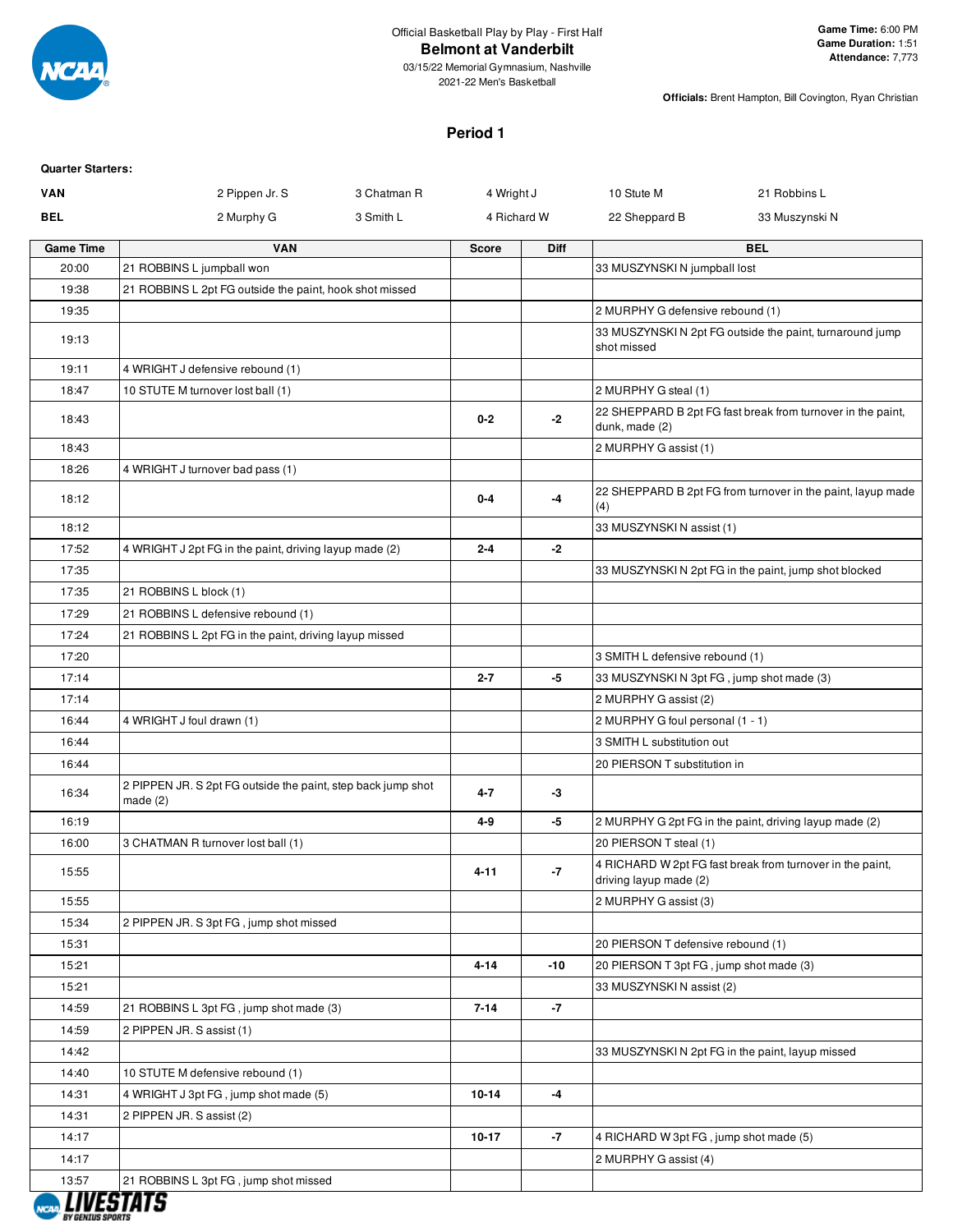

03/15/22 Memorial Gymnasium, Nashville 2021-22 Men's Basketball

| <b>Game Time</b> | <b>VAN</b>                                                                   | <b>Score</b> | <b>Diff</b>   | <b>BEL</b>                                                                          |
|------------------|------------------------------------------------------------------------------|--------------|---------------|-------------------------------------------------------------------------------------|
| 13:56            |                                                                              |              |               | defensive rebound (4)                                                               |
| 13:56            |                                                                              |              | Timeout media |                                                                                     |
| 13:56            | 3 CHATMAN R substitution out                                                 |              |               |                                                                                     |
| 13:56            | 21 ROBBINS L substitution out                                                |              |               |                                                                                     |
| 13:56            | 33 WEIKERT D substitution in                                                 |              |               |                                                                                     |
| 13:56            | 42 MILLORA-BROWN Q substitution in                                           |              |               |                                                                                     |
| 13:56            |                                                                              |              |               | 2 MURPHY G substitution out                                                         |
| 13:56            |                                                                              |              |               | 33 MUSZYNSKI N substitution out                                                     |
| 13:56            |                                                                              |              |               | 24 WOOD J substitution in                                                           |
| 13:56            |                                                                              |              |               | 25 JAKUBICEK F substitution in                                                      |
| 13:36            | 2 PIPPEN JR. S steal (1)                                                     |              |               | 20 PIERSON T turnover lost ball (1)                                                 |
| 13:32            | 10 STUTE M 2pt FG fast break from turnover in the paint, dunk,<br>made $(2)$ | 12-17        | -5            |                                                                                     |
| 13:32            | 2 PIPPEN JR. S assist (3)                                                    |              |               |                                                                                     |
| 13:06            | 42 MILLORA-BROWN Q foul shooting (1 - 1)                                     |              |               | 4 RICHARD W foul drawn (1)                                                          |
| 13:06            |                                                                              | $12 - 18$    | -6            | 4 RICHARD W free throw 1 - 2 made (6)                                               |
| 13:06            |                                                                              |              |               | 20 PIERSON T substitution out                                                       |
| 13:06            |                                                                              |              |               | 2 MURPHY G substitution in                                                          |
| 13:06            |                                                                              | $12 - 19$    | $-7$          | 4 RICHARD W free throw 2 - 2 made (7)                                               |
| 12:45            | 33 WEIKERT D foul offensive (1 - 2)                                          |              |               | 2 MURPHY G foul drawn (1)                                                           |
| 12:45            | 33 WEIKERT D turnover offensive (1)                                          |              |               |                                                                                     |
| 12:45            | 4 WRIGHT J substitution out                                                  |              |               |                                                                                     |
| 12:45            | 5 DEZONIE S substitution in                                                  |              |               |                                                                                     |
| 12:32            |                                                                              |              |               | 24 WOOD J turnover bad pass (1)                                                     |
| 12:32            | 10 STUTE M substitution out                                                  |              |               |                                                                                     |
| 12:32            | 23 MANN J substitution in                                                    |              |               |                                                                                     |
| 12:25            | 33 WEIKERT D 3pt FG from turnover, jump shot missed                          |              |               |                                                                                     |
| 12:22            |                                                                              |              |               | 22 SHEPPARD B defensive rebound (1)                                                 |
| 12:09            |                                                                              | $12 - 21$    | -9            | 4 RICHARD W 2pt FG in the paint, layup made (9)                                     |
| 12:09            | 2 PIPPEN JR. S foul shooting (1 - 3)                                         |              |               | 4 RICHARD W foul drawn (2)                                                          |
| 12:09            |                                                                              | $12 - 22$    | $-10$         | 4 RICHARD W free throw 1 - 1 made (10)                                              |
| 12:09            |                                                                              |              |               | 4 RICHARD W substitution out                                                        |
| 12:09            |                                                                              |              |               | 22 SHEPPARD B substitution out                                                      |
| 12:09            |                                                                              |              |               | 11 SHANKS M substitution in                                                         |
| 12:09            |                                                                              |              |               | 20 PIERSON T substitution in                                                        |
| 11:50            | 5 DEZONIE S turnover bad pass (1)                                            |              |               | 25 JAKUBICEK F steal (1)                                                            |
| 11:35            |                                                                              |              |               | 25 JAKUBICEK F 3pt FG from turnover, jump shot missed                               |
| 11:32            | 33 WEIKERT D defensive rebound (1)                                           |              |               |                                                                                     |
| 11:21            | 2 PIPPEN JR. S turnover bad pass (1)                                         |              |               | 25 JAKUBICEK F steal (2)                                                            |
| 11:15            |                                                                              | $12 - 24$    | $-12$         | 11 SHANKS M 2pt FG fast break from turnover in the paint,<br>driving layup made (2) |
| 11:15            |                                                                              |              |               | 2 MURPHY G assist (5)                                                               |
| 10:45            | 5 DEZONIE S 3pt FG, jump shot missed                                         |              |               |                                                                                     |
| 10:41            |                                                                              |              |               | 11 SHANKS M defensive rebound (1)                                                   |
| 10:41            | 23 MANN J foul personal (1 - 4)                                              |              |               | 11 SHANKS M foul drawn (1)                                                          |
| 10:41            |                                                                              |              | Timeout media |                                                                                     |
| 10:41            | 2 PIPPEN JR. S substitution out                                              |              |               |                                                                                     |
| 10:41            | 33 WEIKERT D substitution out                                                |              |               |                                                                                     |
| 10:41            | 0 LAWRENCE T substitution in                                                 |              |               |                                                                                     |
| 10:41            | 3 CHATMAN R substitution in                                                  |              |               |                                                                                     |

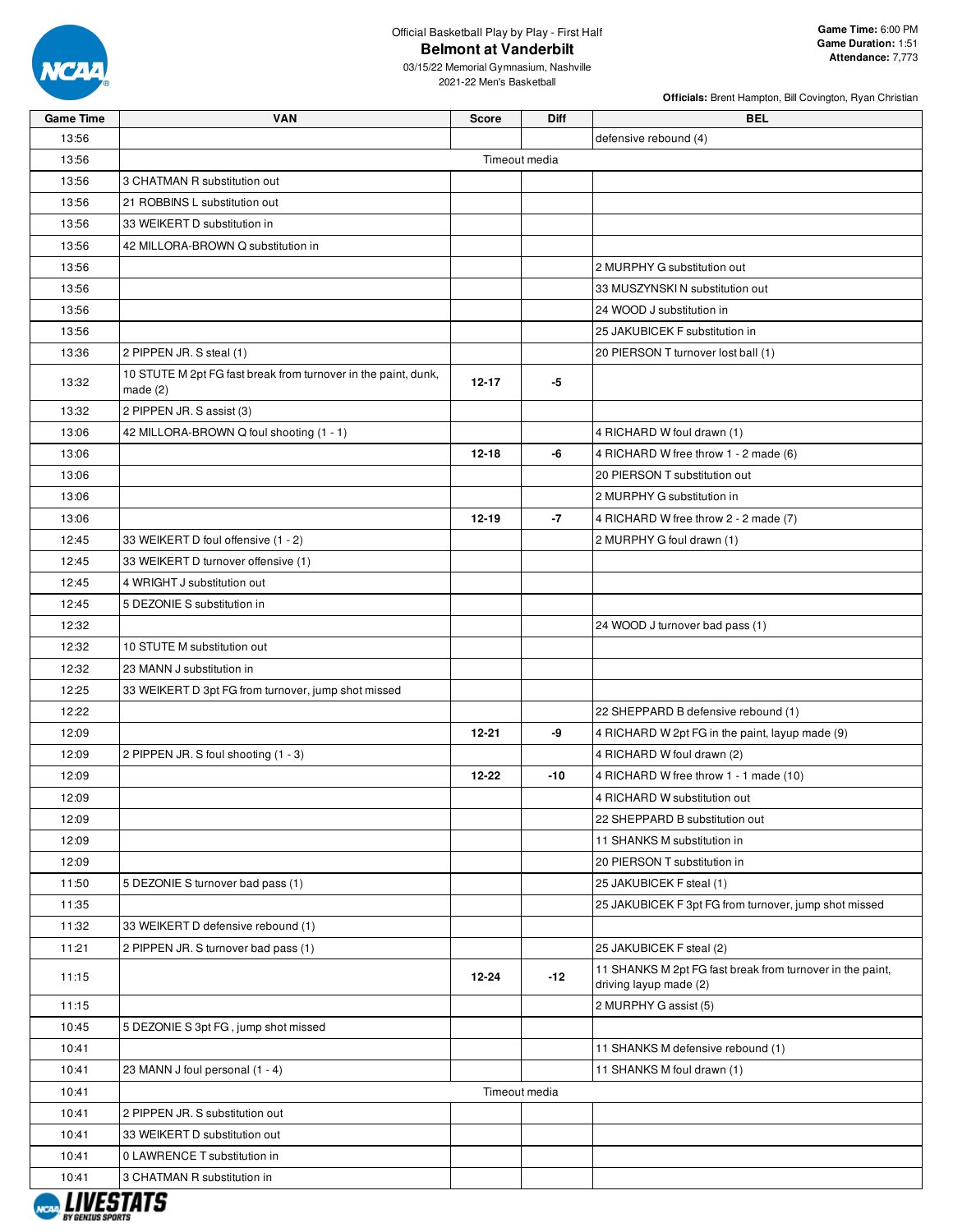

**Officials:** Brent Hampton, Bill Covington, Ryan Christian

03/15/22 Memorial Gymnasium, Nashville 2021-22 Men's Basketball

| <b>Game Time</b> | <b>VAN</b>                                                              | <b>Score</b> | <b>Diff</b>   | <b>BEL</b>                                                                |
|------------------|-------------------------------------------------------------------------|--------------|---------------|---------------------------------------------------------------------------|
| 10:41            |                                                                         |              |               | 24 WOOD J substitution out                                                |
| 10:41            |                                                                         |              |               | 25 JAKUBICEK F substitution out                                           |
| 10:41            |                                                                         |              |               | 3 SMITH L substitution in                                                 |
| 10:41            |                                                                         |              |               | 33 MUSZYNSKI N substitution in                                            |
| 10:30            |                                                                         |              |               | 33 MUSZYNSKIN 2pt FG in the paint, turnaround jump shot<br>missed         |
| 10:26            | 5 DEZONIE S defensive rebound (1)                                       |              |               |                                                                           |
| 10:08            | 23 MANN J foul drawn (1)                                                |              |               | 11 SHANKS M foul personal (1 - 2)                                         |
| 10:08            |                                                                         |              |               | 20 PIERSON T substitution out                                             |
| 10:08            |                                                                         |              |               | 4 RICHARD W substitution in                                               |
| 10:08            |                                                                         |              |               | 11 SHANKS M substitution out                                              |
| 10:08            |                                                                         |              |               | 22 SHEPPARD B substitution in                                             |
| 10:03            | 3 CHATMAN R 2pt FG in the paint, jump shot made (2)                     | 14-24        | -10           |                                                                           |
| 09:46            |                                                                         |              |               | 33 MUSZYNSKIN 2pt FG in the paint, jump shot blocked                      |
| 09:46            | 42 MILLORA-BROWN Q block (1)                                            |              |               |                                                                           |
| 09:43            | 23 MANN J defensive rebound (1)                                         |              |               |                                                                           |
| 09:36            | 3 CHATMAN R 3pt FG, jump shot blocked                                   |              |               |                                                                           |
| 09:36            |                                                                         |              |               | 4 RICHARD W block (1)                                                     |
| 09:32            | 42 MILLORA-BROWN Q offensive rebound (1)                                |              |               |                                                                           |
| 09:29            | 3 CHATMAN R 2pt FG second chance outside the paint, jump<br>shot missed |              |               |                                                                           |
| 09:23            | 42 MILLORA-BROWN Q offensive rebound (2)                                |              |               |                                                                           |
| 09:23            | 42 MILLORA-BROWN Q 2pt FG second chance in the paint,<br>layup made (2) | 16-24        | -8            |                                                                           |
| 09:17            |                                                                         | 16-26        | -10           | 2 MURPHY G 2pt FG in the paint, driving layup made (4)                    |
| 08:48            | 0 LAWRENCE T 2pt FG outside the paint, jump shot made (2)               | 18-26        | -8            |                                                                           |
| 08:34            |                                                                         |              |               | 33 MUSZYNSKIN 2pt FG in the paint, layup missed                           |
| 08:32            | 42 MILLORA-BROWN Q defensive rebound (3)                                |              |               |                                                                           |
| 08:23            | 0 LAWRENCE T 3pt FG, jump shot missed                                   |              |               |                                                                           |
| 08:20            |                                                                         |              |               | 4 RICHARD W defensive rebound (1)                                         |
| 08:13            |                                                                         | 18-28        | $-10$         | 3 SMITH L 2pt FG in the paint, driving layup made (2)                     |
| 08:13            |                                                                         |              |               | 33 MUSZYNSKI N assist (3)                                                 |
| 07:53            | 0 LAWRENCE T 3pt FG, jump shot made (5)                                 | 21-28        | -7            |                                                                           |
| 07:53            | 5 DEZONIE S assist (1)                                                  |              |               |                                                                           |
| 07:34            |                                                                         | 21-30        | -9            | 33 MUSZYNSKI N 2pt FG outside the paint, turnaround jump<br>shot made (5) |
| 07:04            | 23 MANN J 3pt FG, jump shot missed                                      |              |               |                                                                           |
| 07:01            |                                                                         |              |               | 33 MUSZYNSKI N defensive rebound (1)                                      |
| 06:56            |                                                                         |              | Timeout media |                                                                           |
| 06:56            | 5 DEZONIE S substitution out                                            |              |               |                                                                           |
| 06:56            | 42 MILLORA-BROWN Q substitution out                                     |              |               |                                                                           |
| 06:56            | 4 WRIGHT J substitution in                                              |              |               |                                                                           |
| 06:56            | 21 ROBBINS L substitution in                                            |              |               |                                                                           |
| 06:56            |                                                                         |              |               | 33 MUSZYNSKIN substitution out                                            |
| 06:56            |                                                                         |              |               | 25 JAKUBICEK F substitution in                                            |
| 06:52            |                                                                         | 21-32        | $-11$         | 2 MURPHY G 2pt FG in the paint, jump shot made (6)                        |
| 06:18            | 23 MANN J 2pt FG in the paint, driving layup blocked                    |              |               |                                                                           |
| 06:18            |                                                                         |              |               | 25 JAKUBICEK F block (1)                                                  |
| 06:14            | 23 MANN J offensive rebound (2)                                         |              |               |                                                                           |
| 06:14            | 23 MANN J 2pt FG second chance in the paint, layup made (2)             | 23-32        | -9            |                                                                           |

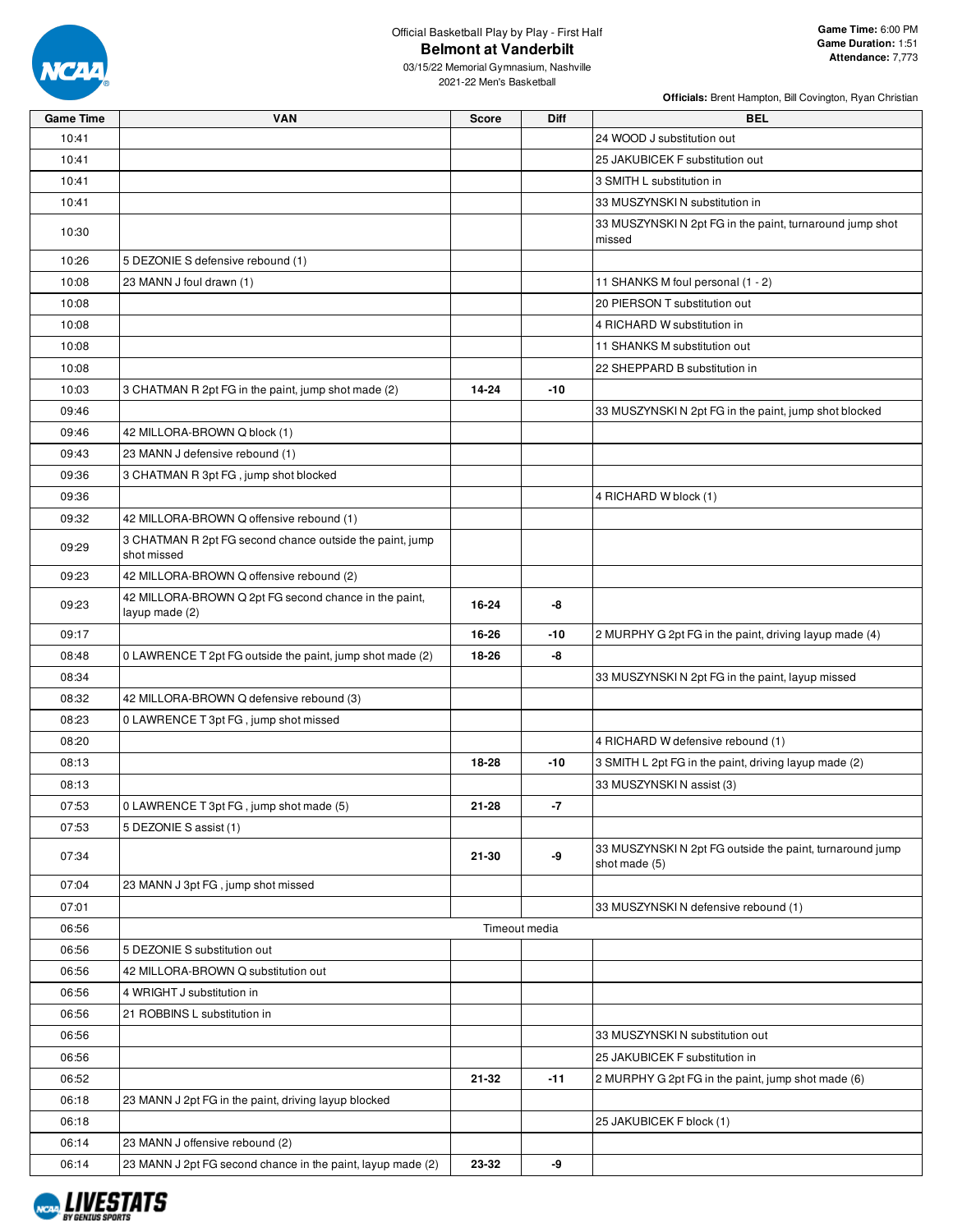

**Officials:** Brent Hampton, Bill Covington, Ryan Christian

03/15/22 Memorial Gymnasium, Nashville 2021-22 Men's Basketball

| <b>Game Time</b> | <b>VAN</b>                                                                | <b>Score</b> | <b>Diff</b>   | <b>BEL</b>                                                |
|------------------|---------------------------------------------------------------------------|--------------|---------------|-----------------------------------------------------------|
| 06:02            | 4 WRIGHT J foul personal (1 - 5)                                          |              |               | 22 SHEPPARD B foul drawn (1)                              |
| 05:48            |                                                                           |              |               | 25 JAKUBICEK F 2pt FG in the paint, driving layup blocked |
| 05:48            | 21 ROBBINS L block (2)                                                    |              |               |                                                           |
| 05:44            | 23 MANN J defensive rebound (3)                                           |              |               |                                                           |
| 05:41            | 4 WRIGHT J foul drawn (2)                                                 |              |               | 3 SMITH L foul personal (1 - 3)                           |
| 05:41            |                                                                           |              |               | 3 SMITH L substitution out                                |
| 05:41            |                                                                           |              |               | 24 WOOD J substitution in                                 |
| 05:35            | 0 LAWRENCE T 2pt FG in the paint, driving layup blocked                   |              |               |                                                           |
| 05:35            |                                                                           |              |               | 4 RICHARD W block (2)                                     |
| 05:31            | 23 MANN J offensive rebound (4)                                           |              |               |                                                           |
| 05:22            | 23 MANN J 2pt FG second chance in the paint, layup missed                 |              |               |                                                           |
| 05:19            | 21 ROBBINS L offensive rebound (2)                                        |              |               |                                                           |
| 05:19            | 21 ROBBINS L 2pt FG second chance in the paint, layup made                | 25-32        | $-7$          |                                                           |
|                  | (5)                                                                       |              |               |                                                           |
| 05:18            | 23 MANN J foul drawn (2)                                                  |              |               | 25 JAKUBICEK F foul offensive (1 - 4)                     |
| 05:18            |                                                                           |              |               | 25 JAKUBICEK F turnover offensive (1)                     |
| 05:18            | 0 LAWRENCE T substitution out                                             |              |               |                                                           |
| 05:18            | 23 MANN J substitution out                                                |              |               |                                                           |
| 05:18            | 2 PIPPEN JR. S substitution in                                            |              |               |                                                           |
| 05:18            | 10 STUTE M substitution in                                                |              |               |                                                           |
| 05:18            |                                                                           |              |               | 25 JAKUBICEK F substitution out                           |
| 05:18            |                                                                           |              |               | 33 MUSZYNSKI N substitution in                            |
| 05:12            | 10 STUTE M 3pt FG from turnover, jump shot missed                         |              |               |                                                           |
| 05:09            |                                                                           |              |               | 4 RICHARD W defensive rebound (2)                         |
| 04:58            |                                                                           |              |               | 22 SHEPPARD B 2pt FG in the paint, driving layup missed   |
| 04:53            | 4 WRIGHT J defensive rebound (2)                                          |              |               |                                                           |
| 04:44            | 4 WRIGHT J 2pt FG in the paint, layup made (7)                            | 27-32        | -5            |                                                           |
| 04:44            | 3 CHATMAN R assist (1)                                                    |              |               |                                                           |
| 04:28            |                                                                           |              |               | 24 WOOD J turnover lost ball (2)                          |
| 04:28            |                                                                           |              |               | 24 WOOD J substitution out                                |
| 04:28            |                                                                           |              |               | 3 SMITH L substitution in                                 |
| 04:18            | 4 WRIGHT J 2pt FG from turnover in the paint, driving layup<br>made $(9)$ | 29-32        | -3            |                                                           |
| 04:06            |                                                                           |              |               | 33 MUSZYNSKI N 3pt FG, jump shot missed                   |
| 04:04            | 4 WRIGHT J defensive rebound (3)                                          |              |               |                                                           |
| 03:47            | 4 WRIGHT J 2pt FG outside the paint, step back jump shot made<br>(11)     | 31-32        | -1            |                                                           |
| 03:28            |                                                                           | 31-35        | -4            | 3 SMITH L 3pt FG, jump shot made (5)                      |
| 03:28            |                                                                           |              |               | 2 MURPHY G assist (6)                                     |
| 03:03            | 21 ROBBINS L foul drawn (1)                                               |              |               | 3 SMITH L foul shooting (2 - 5)                           |
| 03:03            |                                                                           |              | Timeout media |                                                           |
| 03:03            | 21 ROBBINS L free throw 1 - 2 made (6)                                    | 32-35        | -3            |                                                           |
| 03:03            | 21 ROBBINS L free throw 2 - 2 missed                                      |              |               |                                                           |
| 03:02            |                                                                           |              |               | 33 MUSZYNSKI N defensive rebound (2)                      |
| 02:43            |                                                                           |              |               | 33 MUSZYNSKIN 2pt FG in the paint, turnaround jump shot   |
|                  |                                                                           |              |               | missed                                                    |
| 02:40            | 21 ROBBINS L defensive rebound (3)                                        |              |               |                                                           |
| 02:32            | 4 WRIGHT J 2pt FG in the paint, driving layup made (13)                   | 34-35        | -1            |                                                           |
| 02:22            |                                                                           |              |               | 3 SMITH L 3pt FG, jump shot missed                        |
| 02:20            | 21 ROBBINS L defensive rebound (4)                                        |              |               |                                                           |

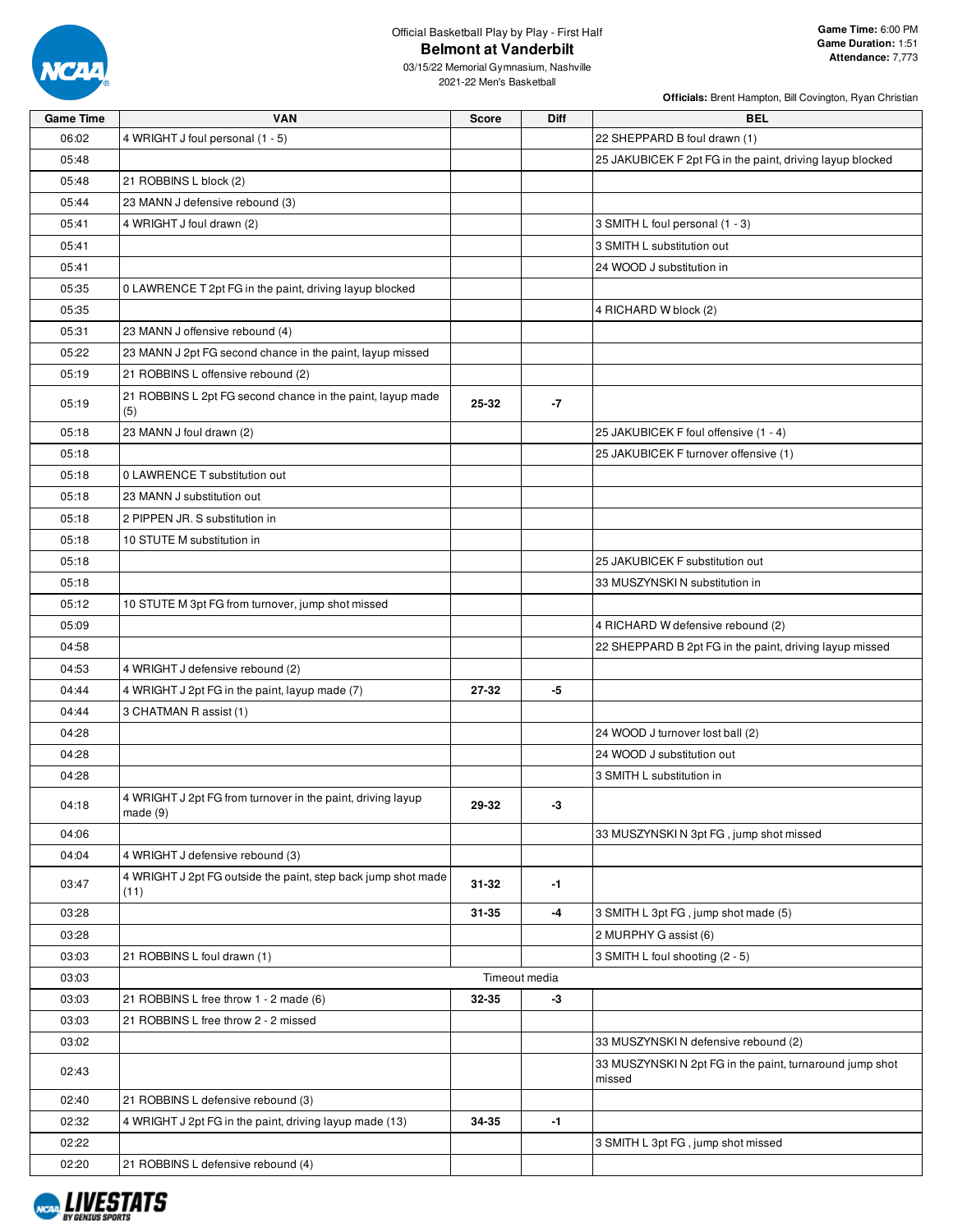

| <b>Game Time</b> | <b>VAN</b>                                                                          | <b>Score</b>         | Diff         | <b>BEL</b>                                                            |
|------------------|-------------------------------------------------------------------------------------|----------------------|--------------|-----------------------------------------------------------------------|
| 02:15            | 4 WRIGHT J 3pt FG, jump shot missed                                                 |                      |              |                                                                       |
| 02:12            |                                                                                     |                      |              | 22 SHEPPARD B defensive rebound (2)                                   |
| 02:08            |                                                                                     |                      |              | 22 SHEPPARD B 2pt FG in the paint, jump shot missed                   |
| 02:06            |                                                                                     |                      |              | offensive rebound (12)                                                |
| 01:58            |                                                                                     |                      |              | 22 SHEPPARD B 2pt FG second chance in the paint, jump shot<br>blocked |
| 01:58            | 21 ROBBINS L block (3)                                                              |                      |              |                                                                       |
| 01:54            |                                                                                     |                      |              | 22 SHEPPARD B offensive rebound (3)                                   |
| 01:53            |                                                                                     | 34-38                | -4           | 4 RICHARD W 3pt FG second chance, jump shot made (13)                 |
| 01:53            |                                                                                     |                      |              | 22 SHEPPARD B assist (1)                                              |
| 01:33            | 4 WRIGHT J 2pt FG in the paint, driving layup made (15)                             | 36-38                | $-2$         |                                                                       |
| 01:33            | 2 PIPPEN JR. S assist (4)                                                           |                      |              |                                                                       |
| 01:21            |                                                                                     |                      |              | 3 SMITH L turnover bad pass (1)                                       |
| 01:21            | 21 ROBBINS L substitution out                                                       |                      |              |                                                                       |
| 01:21            | 42 MILLORA-BROWN Q substitution in                                                  |                      |              |                                                                       |
| 01:21            |                                                                                     |                      |              | 3 SMITH L substitution out                                            |
| 01:21            |                                                                                     |                      |              | 4 RICHARD W substitution out                                          |
| 01:21            |                                                                                     |                      |              | 11 SHANKS M substitution in                                           |
| 01:21            |                                                                                     |                      |              | 20 PIERSON T substitution in                                          |
| 01:10            | 2 PIPPEN JR. S 3pt FG from turnover, jump shot missed                               |                      |              |                                                                       |
| 01:04            | offensive rebound (18)                                                              |                      |              |                                                                       |
| 00:50            | 10 STUTE M 3pt FG from turnover second chance, jump shot<br>missed                  |                      |              |                                                                       |
| 00:47            | 42 MILLORA-BROWN Q offensive rebound (4)                                            |                      |              |                                                                       |
| 00:47            |                                                                                     |                      |              | 33 MUSZYNSKI N substitution out                                       |
| 00:47            |                                                                                     |                      |              | 25 JAKUBICEK F substitution in                                        |
| 00:32            | 4 WRIGHT J 2pt FG from turnover second chance in the paint,<br>driving layup missed |                      |              |                                                                       |
| 00:32            | 42 MILLORA-BROWN Q offensive rebound (5)                                            |                      |              |                                                                       |
| 00:32            | 42 MILLORA-BROWN Q foul drawn (1)                                                   |                      |              | 20 PIERSON T foul shooting (1 - 6)                                    |
| 00:32            | 42 MILLORA-BROWN Q free throw 1 - 2 missed                                          |                      |              |                                                                       |
| 00:32            | offensive dead ball rebound (1)                                                     |                      |              |                                                                       |
| 00:32            | 4 WRIGHT J substitution out                                                         |                      |              |                                                                       |
| 00:32            | 0 LAWRENCE T substitution in                                                        |                      |              |                                                                       |
| 00:32            |                                                                                     |                      |              | 11 SHANKS M substitution out                                          |
| 00:32            |                                                                                     |                      |              | 25 JAKUBICEK F substitution out                                       |
| 00:32            |                                                                                     |                      |              | 4 RICHARD W substitution in                                           |
| 00:32            |                                                                                     |                      |              | 33 MUSZYNSKI N substitution in                                        |
| 00:32            | 42 MILLORA-BROWN Q free throw 2 - 2 made (3)                                        | 37-38                | $-1$         |                                                                       |
| 00:24            |                                                                                     |                      |              | 22 SHEPPARD B 3pt FG, jump shot missed                                |
| 00:22            | 10 STUTE M defensive rebound (2)                                                    |                      |              |                                                                       |
| 00:18            | Timeout 30 Sec                                                                      |                      |              |                                                                       |
| 00:18            | 0 LAWRENCE T substitution out                                                       |                      |              |                                                                       |
| 00:18            | 4 WRIGHT J substitution in                                                          |                      |              |                                                                       |
| 00:04            | 10 STUTE M 3pt FG, jump shot missed                                                 |                      |              |                                                                       |
| 00:03            | 42 MILLORA-BROWN Q offensive rebound (6)                                            |                      |              |                                                                       |
| 00:01            | 42 MILLORA-BROWN Q 2pt FG second chance outside the<br>paint, jump shot made (5)    | 39-38                | $\mathbf{1}$ |                                                                       |
|                  |                                                                                     | <b>END OF PERIOD</b> |              |                                                                       |
|                  |                                                                                     | <b>VAN 39-38 BEL</b> |              |                                                                       |

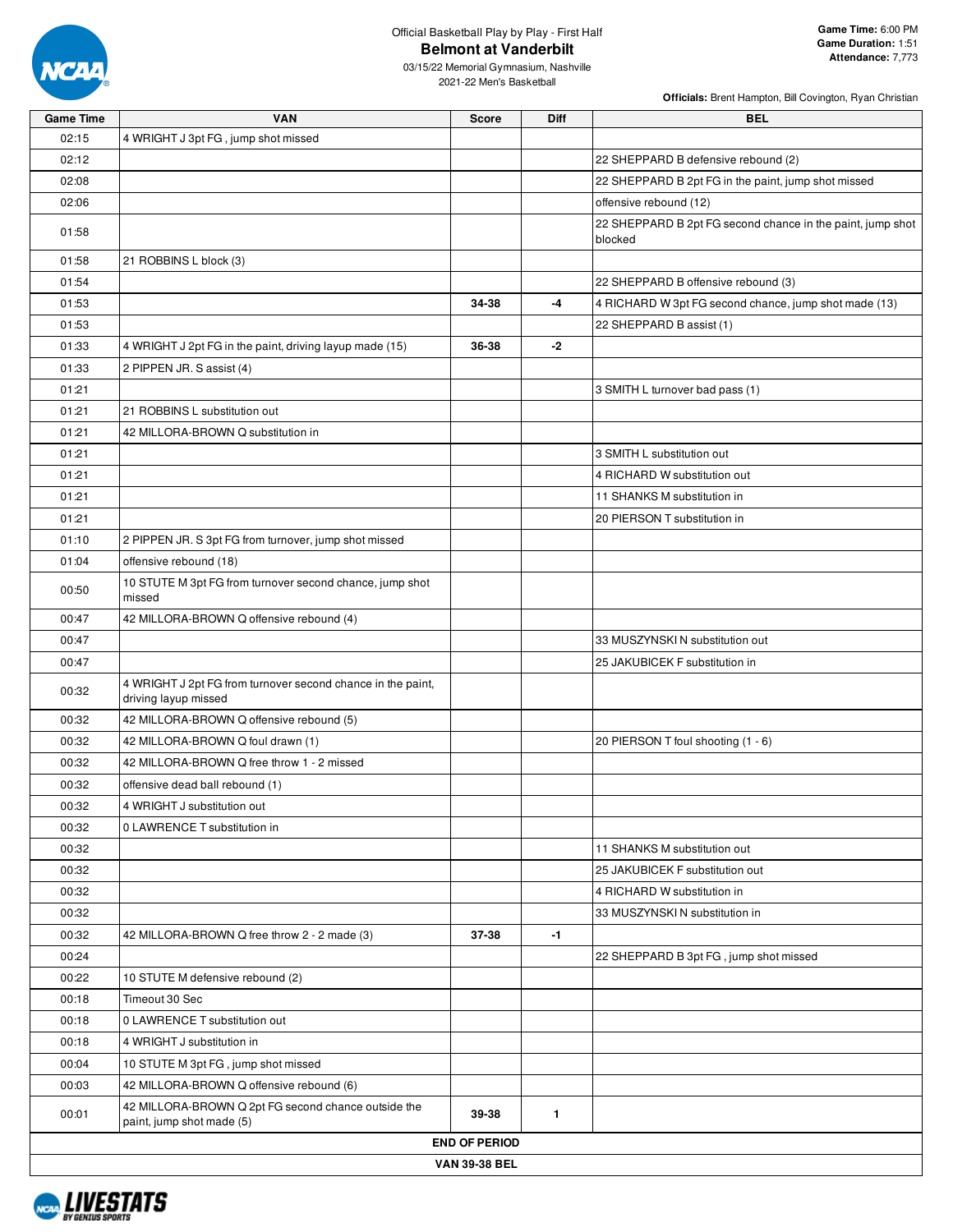

**Belmont - 38**

# Official Basketball Box Score - First Half **Belmont at Vanderbilt**

03/15/22 Memorial Gymnasium, Nashville 2021-22 Men's Basketball

**Officials:** Brent Hampton, Bill Covington, Ryan Christian

|               |                          |       | FG       | 3P      | <b>FT</b>     |           | <b>Rebounds</b> |                | <b>Fouls</b> |                | TP           |          |             |   | AS TO ST  |           | <b>Blocks</b> |  | $+/-$ |
|---------------|--------------------------|-------|----------|---------|---------------|-----------|-----------------|----------------|--------------|----------------|--------------|----------|-------------|---|-----------|-----------|---------------|--|-------|
|               | NO. Name                 | Min   | M-A      | M-A     | M-A           | <b>OR</b> | <b>DR</b>       | <b>TOT</b>     | <b>PF</b>    | <b>FD</b>      |              |          |             |   | <b>BS</b> | <b>BA</b> |               |  |       |
| 33            | С<br>Nick Muszynski      | 14:51 | $2 - 10$ | $1-2$   | $0-0$         | $\Omega$  | 2               | 2              | $\Omega$     | 0              | 5            | 3        | 0           | 0 | 0         | 2         | $-4$          |  |       |
| 2             | Grayson Murphy<br>G      | 19:10 | $3 - 3$  | $0-0$   | $0-0$         | $\Omega$  |                 |                |              |                | 6            | 6        | 0           |   | 0         | 0         | 0             |  |       |
| 3             | Luke Smith<br>G          | 11:23 | $2 - 3$  | $1-2$   | $0-0$         | $\Omega$  |                 |                | 2            | 0              | 5            | $\Omega$ |             | 0 | $\Omega$  | 0         | -1            |  |       |
| 4             | <b>Will Richard</b><br>G | 17:10 | $4 - 4$  | $2 - 2$ | $3-3$         | $\Omega$  | $\overline{c}$  | $\overline{2}$ | $\Omega$     | $\overline{2}$ | 13           | $\Omega$ | $\mathbf 0$ | 0 | 2         | $\Omega$  | -3            |  |       |
| 22            | G<br><b>Ben Sheppard</b> | 17:59 | $2-6$    | $0 - 1$ | $0-0$         |           | $\overline{2}$  | 3              | $\Omega$     |                | 4            |          | 0           | 0 | 0         | ٠         | -3            |  |       |
| 20            | Tate Pierson             | 07:00 | $1 - 1$  | $1 - 1$ | $0-0$         | $\Omega$  |                 | 1              |              | $\mathbf{0}$   | 3            | 0        |             |   | 0         | 0         | 0             |  |       |
| 24            | JaCobi Wood              | 04:28 | $0 - 0$  | $0-0$   | $0-0$         | $\Omega$  | $\Omega$        | $\Omega$       | $\Omega$     | $\Omega$       | $\mathbf{0}$ | 0        | 2           | 0 | 0         | 0         |               |  |       |
| 25            | Frank Jakubicek          | 05:09 | $0 - 2$  | $0 - 1$ | $0-0$         | $\Omega$  | $\Omega$        | $\Omega$       |              | $\mathbf{0}$   | 0            | 0        |             | 2 |           |           | 3             |  |       |
| 11            | Michael Shanks           | 02:50 | 1-1      |         | $0-0$   $0-0$ | $\Omega$  |                 |                |              |                | 2            | 0        | 0           | 0 | 0         | 0         | 2             |  |       |
| Team          |                          |       |          |         |               |           |                 | $\overline{2}$ |              |                | 0            |          | 0           |   |           |           |               |  |       |
| <b>Totals</b> |                          |       | 15-30    |         | $5-9$ 3-3     | 2         | 11              | 13             | 6            | 5              | 38           | 10       | 5           | 4 | 3         | 4         | -1            |  |       |
|               |                          |       |          |         |               |           |                 |                |              |                |              |          |             |   |           |           |               |  |       |

| <b>Shooting By Period</b> |               |       |        |  |  |  |  |  |  |
|---------------------------|---------------|-------|--------|--|--|--|--|--|--|
| 1st                       | FG%           | 15-30 | 50.0%  |  |  |  |  |  |  |
|                           | 3PT%          | $5-9$ | 55.6%  |  |  |  |  |  |  |
|                           | FT%           | $3-3$ | 100%   |  |  |  |  |  |  |
|                           | <b>GM FG%</b> | 15-30 | 50.0%  |  |  |  |  |  |  |
|                           | 3PT%          | $5-9$ | 55.6%  |  |  |  |  |  |  |
|                           | FT%           | $3-3$ | 100.0% |  |  |  |  |  |  |

Dead Ball Rebounds: 0, 0

**Vanderbilt - 39**

 $\mathbf{r}$ 

**Technical Fouls:**:NONE

|               |                          |       | FG      | 3P       | FT      |           | <b>Rebounds</b> |                | <b>Fouls</b> |           | <b>TP</b>      | AS I     | <b>TO</b> | <b>ST</b> | <b>Blocks</b> |             | $+/-$ |
|---------------|--------------------------|-------|---------|----------|---------|-----------|-----------------|----------------|--------------|-----------|----------------|----------|-----------|-----------|---------------|-------------|-------|
|               | NO. Name                 | Min   | M-A     | M-A      | M-A     | <b>OR</b> | <b>DR</b>       | <b>TOT</b>     | <b>PF</b>    | <b>FD</b> |                |          |           |           | <b>BS</b>     | <b>BA</b>   |       |
| 10            | <b>Myles Stute</b><br>FI | 12:46 | 1-4     | $0 - 3$  | 0-0     | $\Omega$  | 2               | 2              | $\Omega$     | $\Omega$  | $\overline{c}$ | $\Omega$ |           | 0         |               | 0           |       |
| 21            | Liam Robbins<br>C        | 11:39 | $2 - 5$ | $1-2$    | $1 - 2$ |           | 3               | $\overline{4}$ | 0            |           | 6              | $\Omega$ | 0         | 0         | 3             | $\mathbf 0$ | 0     |
| 2             | Scotty Pippen Jr.<br>G   | 14:37 | 1-3     | $0 - 2$  | 0-0     | $\Omega$  | 0               | 0              |              | $\Omega$  | 2              | 4        |           |           | 0             | 0           | -4    |
| 3             | Rodney Chatman<br>G      | 16:45 | $1 - 3$ | $0 - 1$  | $0 - 0$ | $\Omega$  | 0               | $\mathbf 0$    | 0            | $\Omega$  | 2              |          |           | 0         | 0             |             | 6     |
| 4             | Jordan Wright<br>G       | 13:58 | 7-9     | $1-2$    | 0-0     | $\Omega$  | 3               | 3              |              | 2         | 15             | $\Omega$ |           | 0         | <sup>0</sup>  | 0           | 2     |
| 33            | Drew Weikert             | 03:15 | $0 - 1$ | $0 - 1$  | $0-0$   | $\Omega$  |                 |                |              | $\Omega$  |                | $\Omega$ |           | 0         | 0             | $\mathbf 0$ | -5    |
| 42            | Quentin Millora-Brown    | 08:21 | $2-2$   | $0-0$    | $1-2$   | 5         |                 | 6              |              |           | 5              | $\Omega$ | 0         | 0         |               | 0           |       |
| 5             | Shane Dezonie            | 05:49 | $0 - 1$ | $0 - 1$  | $0-0$   | $\Omega$  |                 | 1              | 0            | $\Omega$  | 0              |          |           | 0         | 0             | $\mathbf 0$ | -2    |
| 23            | Jamaine Mann             | 07:14 | 1-4     | $0 - 1$  | $0-0$   | 2         | 2               | 4              |              | 2         | 2              | 0        | 0         | 0         |               |             |       |
| $\Omega$      | <b>Tyrin Lawrence</b>    | 05:36 | $2 - 4$ | $1-2$    | $0 - 0$ | $\Omega$  | 0               | $\mathbf 0$    | $\Omega$     | $\Omega$  | 5              | $\Omega$ | 0         | 0         | 0             |             | 6     |
| Team          |                          |       |         |          |         |           | 0               |                |              |           | $\Omega$       |          | 0         |           |               |             |       |
| <b>Totals</b> |                          |       | $17-36$ | $3 - 15$ | $2 - 4$ | 9         | 13              | 22             | 5            | 6         | 39             | 6        | 6         |           | 4             | 3           |       |
|               |                          |       |         |          |         |           |                 |                |              |           |                |          |           |           |               |             |       |

| <b>Shooting By Period</b> |          |       |  |  |  |  |  |  |  |
|---------------------------|----------|-------|--|--|--|--|--|--|--|
| 1st<br>FG%                | 17-36    | 47.2% |  |  |  |  |  |  |  |
| 3PT%                      | $3 - 15$ | 20.0% |  |  |  |  |  |  |  |
| FT%                       | $2 - 4$  | 50%   |  |  |  |  |  |  |  |
| GM FG%                    | 17-36    | 47.2% |  |  |  |  |  |  |  |
| 3PT%                      | $3 - 15$ | 20.0% |  |  |  |  |  |  |  |
| FT%                       | $2 - 4$  | 50.0% |  |  |  |  |  |  |  |

Dead Ball Rebounds: 1, 0

|                                                      | <b>BEL</b>                              | VAN   |                       |            |            |                                 |     |     |     |
|------------------------------------------------------|-----------------------------------------|-------|-----------------------|------------|------------|---------------------------------|-----|-----|-----|
| <b>Biggest lead</b>                                  |                                         |       | <b>Points from</b>    | <b>BEL</b> | <b>VAN</b> | <b>Period by Period Scoring</b> |     |     |     |
|                                                      | $12(1st11:15)$ 1 (1 <sup>st</sup> 0:01) |       | <b>Turnovers</b>      | 8          | 5          |                                 | 1st | 2nd | TOT |
| Best Scoring Run $7(1^{st}15:21)$ $ 10(1^{st}3:47) $ |                                         |       | Paint                 | 18         | 20         |                                 |     |     |     |
| <b>Lead Changes</b>                                  |                                         |       | <b>Second Chancel</b> | 3          | 9          | <b>BEL</b>                      | 38  | 33  | 71  |
| <b>Times Tied</b>                                    |                                         |       | <b>Fast Breaks</b>    | 6          | 2          | <b>VAN</b>                      | 39  | 43  | 82  |
| Time with Lead                                       | 18:42                                   | 00:01 | <b>IBench</b>         | 5          | 12         |                                 |     |     |     |
|                                                      |                                         |       |                       |            |            |                                 |     |     |     |

 $\overline{\phantom{0}}$ 

**Technical Fouls:**:NONE

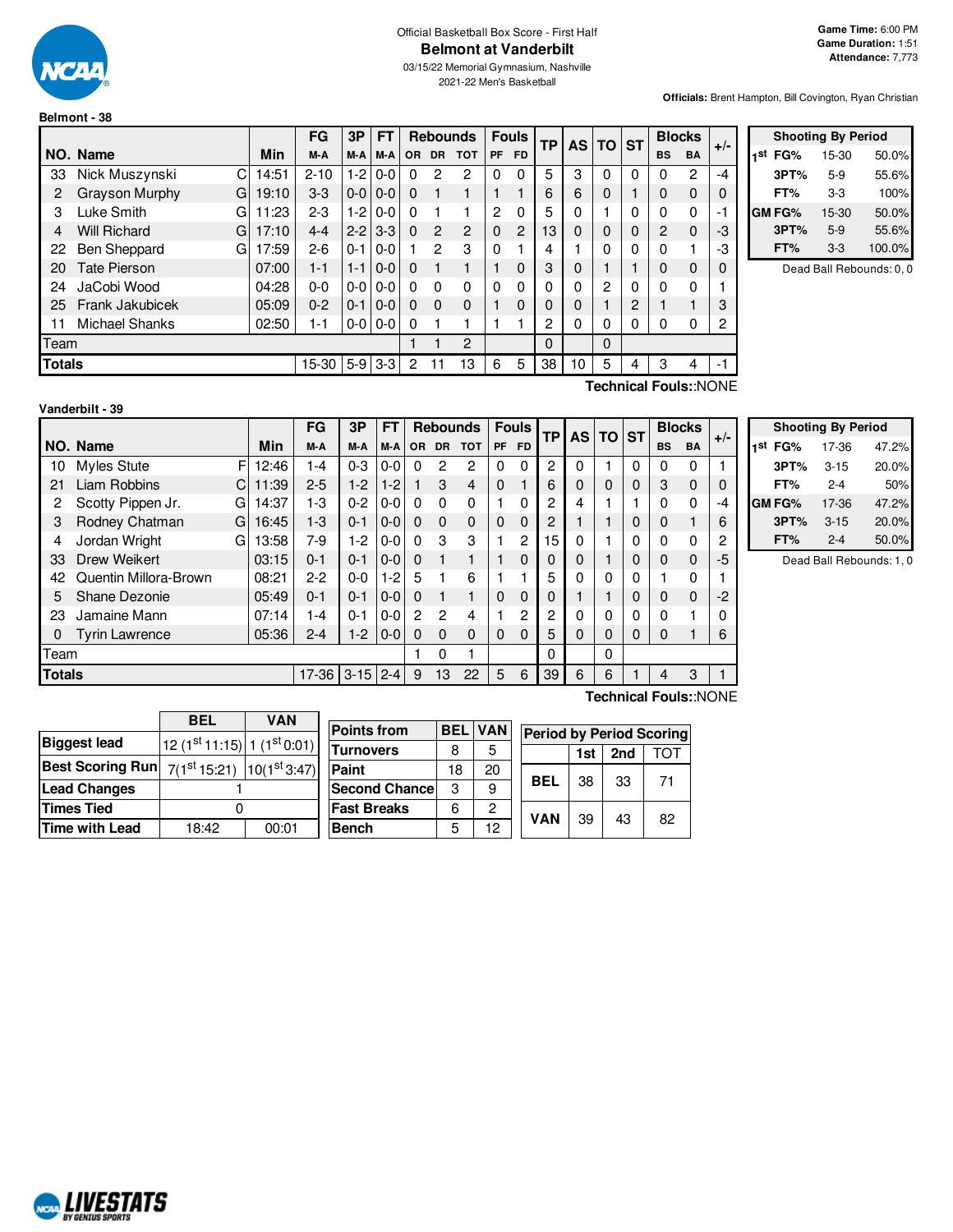

2021-22 Men's Basketball

**Officials:** Brent Hampton, Bill Covington, Ryan Christian

### **Period 2**

| <b>Quarter Starters:</b>                           |                                                         |             |              |              |                                                                                                                                                               |                                                          |
|----------------------------------------------------|---------------------------------------------------------|-------------|--------------|--------------|---------------------------------------------------------------------------------------------------------------------------------------------------------------|----------------------------------------------------------|
| VAN                                                | 2 Pippen Jr. S                                          | 3 Chatman R | 4 Wright J   |              | 10 Stute M                                                                                                                                                    | 21 Robbins L                                             |
| <b>BEL</b>                                         | 2 Murphy G                                              | 3 Smith L   |              | 4 Richard W  | 22 Sheppard B                                                                                                                                                 | 33 Muszynski N                                           |
| <b>Game Time</b>                                   | <b>VAN</b>                                              |             | <b>Score</b> | <b>Diff</b>  |                                                                                                                                                               | <b>BEL</b>                                               |
| 20:00                                              | 42 MILLORA-BROWN Q substitution out                     |             |              |              |                                                                                                                                                               |                                                          |
| 20:00                                              | 21 ROBBINS L substitution in                            |             |              |              |                                                                                                                                                               |                                                          |
| 20:00                                              |                                                         |             |              |              | 20 PIERSON T substitution out                                                                                                                                 |                                                          |
| 20:00                                              |                                                         |             |              |              | 3 SMITH L substitution in                                                                                                                                     |                                                          |
| 19:32                                              |                                                         |             |              |              | 4 RICHARD W 3pt FG, jump shot missed                                                                                                                          |                                                          |
| 19:29                                              | 2 PIPPEN JR. S defensive rebound (1)                    |             |              |              |                                                                                                                                                               |                                                          |
| 19:14                                              | 2 PIPPEN JR. S turnover bad pass (2)                    |             |              |              | 4 RICHARD W steal (1)                                                                                                                                         |                                                          |
| 19:08                                              |                                                         |             |              |              |                                                                                                                                                               | 3 SMITH L 3pt FG from turnover, jump shot missed         |
| 19:05                                              | 21 ROBBINS L defensive rebound (5)                      |             |              |              |                                                                                                                                                               |                                                          |
| 18:54                                              | 21 ROBBINS L 2pt FG in the paint, hook shot blocked     |             |              |              |                                                                                                                                                               |                                                          |
| 18:54                                              |                                                         |             |              |              | 33 MUSZYNSKI N block (1)                                                                                                                                      |                                                          |
| 18:50                                              |                                                         |             |              |              | 33 MUSZYNSKIN defensive rebound (3)                                                                                                                           |                                                          |
| 18:32                                              |                                                         |             | 39-41        | -2           | 22 SHEPPARD B 3pt FG, jump shot made (7)                                                                                                                      |                                                          |
| 18:32                                              |                                                         |             |              |              | 33 MUSZYNSKI N assist (4)                                                                                                                                     |                                                          |
| 18:11                                              | 10 STUTE M 2pt FG in the paint, driving layup made (4)  |             | 41-41        | 0            |                                                                                                                                                               |                                                          |
| 18:11                                              | 10 STUTE M foul drawn (1)                               |             |              |              | 2 MURPHY G foul shooting (2 - 1)                                                                                                                              |                                                          |
| 18:11                                              | 10 STUTE M free throw 1 - 1 made (5)                    |             | 42-41        | $\mathbf{1}$ |                                                                                                                                                               |                                                          |
| 17:53                                              |                                                         |             |              |              | 22 SHEPPARD B 3pt FG, jump shot missed                                                                                                                        |                                                          |
| 17:49                                              |                                                         |             |              |              | 4 RICHARD W offensive rebound (3)                                                                                                                             |                                                          |
| 17:44                                              |                                                         |             | 42-43        | $-1$         | shot made (15)                                                                                                                                                | 4 RICHARD W 2pt FG second chance outside the paint, jump |
| 17:20                                              | 2 PIPPEN JR. S 3pt FG, jump shot missed                 |             |              |              |                                                                                                                                                               |                                                          |
| 17:17                                              |                                                         |             |              |              | 4 RICHARD W defensive rebound (4)                                                                                                                             |                                                          |
| 17:11                                              |                                                         |             |              |              | 22 SHEPPARD B 3pt FG, jump shot missed                                                                                                                        |                                                          |
| 17:06                                              | 2 PIPPEN JR. S defensive rebound (2)                    |             |              |              |                                                                                                                                                               |                                                          |
| 17:02<br>17:02                                     | 21 ROBBINS L substitution out                           |             |              |              |                                                                                                                                                               |                                                          |
| 17:02                                              | 42 MILLORA-BROWN Q substitution in                      |             |              |              | 3 SMITH L substitution out                                                                                                                                    |                                                          |
| 17:02                                              |                                                         |             |              |              | 4 RICHARD W substitution out                                                                                                                                  |                                                          |
| 17:02                                              |                                                         |             |              |              | 22 SHEPPARD B substitution out                                                                                                                                |                                                          |
|                                                    |                                                         |             |              |              |                                                                                                                                                               |                                                          |
|                                                    |                                                         |             |              |              |                                                                                                                                                               |                                                          |
|                                                    |                                                         |             |              |              |                                                                                                                                                               |                                                          |
|                                                    |                                                         |             |              |              |                                                                                                                                                               |                                                          |
|                                                    |                                                         |             |              |              |                                                                                                                                                               |                                                          |
|                                                    |                                                         |             |              |              |                                                                                                                                                               |                                                          |
| 16:41                                              |                                                         |             |              |              | 11 SHANKS M 2pt FG in the paint, layup blocked                                                                                                                |                                                          |
| 16:41                                              | 42 MILLORA-BROWN Q block (2)                            |             |              |              |                                                                                                                                                               |                                                          |
| 16:39                                              | defensive rebound (26)                                  |             |              |              |                                                                                                                                                               |                                                          |
| 16:26                                              | 4 WRIGHT J 2pt FG in the paint, driving layup made (17) |             | 46-43        | 3            |                                                                                                                                                               |                                                          |
| 16:26                                              | 42 MILLORA-BROWN Q assist (1)                           |             |              |              |                                                                                                                                                               |                                                          |
| 16:09                                              |                                                         |             | 46-46        | 0            | 25 JAKUBICEK F 3pt FG, jump shot made (3)                                                                                                                     |                                                          |
| 16:09                                              |                                                         |             |              |              | 24 WOOD J assist (1)                                                                                                                                          |                                                          |
| 17:02<br>17:02<br>17:02<br>17:02<br>17:02<br>16:55 | 3 CHATMAN R 2pt FG in the paint, driving layup made (4) |             | 44-43        | $\mathbf{1}$ | 33 MUSZYNSKI N substitution out<br>11 SHANKS M substitution in<br>20 PIERSON T substitution in<br>24 WOOD J substitution in<br>25 JAKUBICEK F substitution in |                                                          |

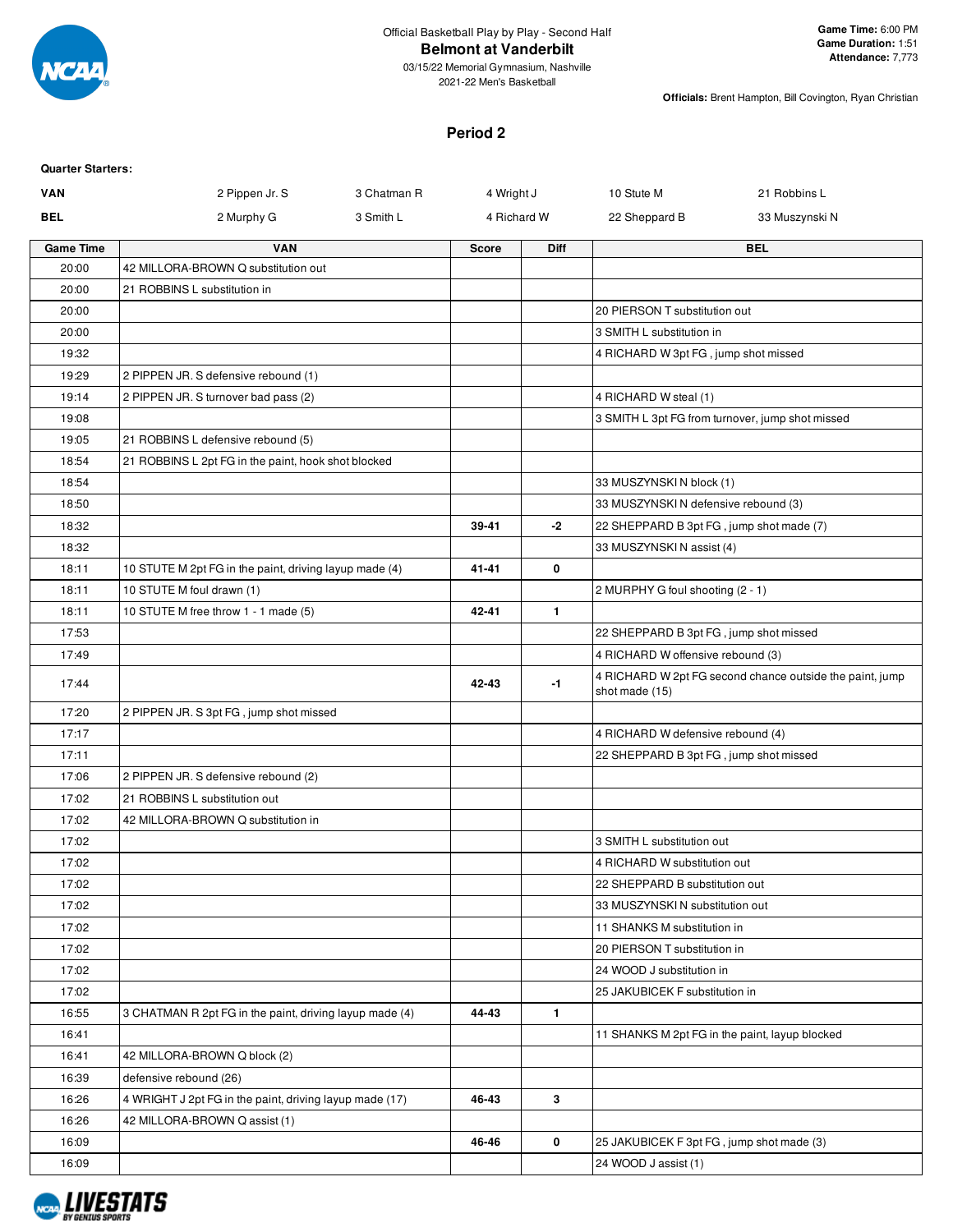

03/15/22 Memorial Gymnasium, Nashville 2021-22 Men's Basketball

| <b>Game Time</b> | <b>VAN</b>                                                              | <b>Score</b> | <b>Diff</b>    | <b>BEL</b>                                                 |
|------------------|-------------------------------------------------------------------------|--------------|----------------|------------------------------------------------------------|
| 15:45            | 42 MILLORA-BROWN Q foul drawn (2)                                       |              |                | 25 JAKUBICEK F foul personal (2 - 2)                       |
| 15:45            |                                                                         |              | Timeout media  |                                                            |
| 15:45            | 3 CHATMAN R substitution out                                            |              |                |                                                            |
| 15:45            | 0 LAWRENCE T substitution in                                            |              |                |                                                            |
| 15:45            |                                                                         |              |                | 2 MURPHY G substitution out                                |
| 15:45            |                                                                         |              |                | 11 SHANKS M substitution out                               |
| 15:45            |                                                                         |              |                | 20 PIERSON T substitution out                              |
| 15:45            |                                                                         |              |                | 25 JAKUBICEK F substitution out                            |
| 15:45            |                                                                         |              |                | 3 SMITH L substitution in                                  |
| 15:45            |                                                                         |              |                | 4 RICHARD W substitution in                                |
| 15:45            |                                                                         |              |                | 22 SHEPPARD B substitution in                              |
| 15:45            |                                                                         |              |                | 33 MUSZYNSKI N substitution in                             |
| 15:42            | 4 WRIGHT J 2pt FG in the paint, layup made (19)                         | 48-46        | $\overline{2}$ |                                                            |
| 15:42            | 2 PIPPEN JR. S assist (5)                                               |              |                |                                                            |
| 15:42            | 4 WRIGHT J foul drawn (3)                                               |              |                | 22 SHEPPARD B foul shooting (1 - 3)                        |
| 15:42            | 4 WRIGHT J free throw 1 - 1 made (20)                                   | 49-46        | 3              |                                                            |
| 15:11            |                                                                         |              |                | 3 SMITH L 3pt FG, jump shot missed                         |
| 15:09            | 10 STUTE M defensive rebound (3)                                        |              |                |                                                            |
| 15:02            | 10 STUTE M 3pt FG, jump shot missed                                     |              |                |                                                            |
| 15:00            |                                                                         |              |                | 22 SHEPPARD B defensive rebound (4)                        |
| 14:46            |                                                                         |              |                | 4 RICHARD W 2pt FG in the paint, jump shot missed          |
| 14:43            | 42 MILLORA-BROWN Q defensive rebound (7)                                |              |                |                                                            |
| 14:16            | 4 WRIGHT J 2pt FG in the paint, driving layup missed                    |              |                |                                                            |
| 14:13            | 42 MILLORA-BROWN Q offensive rebound (8)                                |              |                |                                                            |
| 14:11            | 42 MILLORA-BROWN Q 2pt FG second chance in the paint,<br>layup made (7) | 51-46        | 5              |                                                            |
| 13:51            |                                                                         | 51-48        | 3              | 22 SHEPPARD B 2pt FG outside the paint, jump shot made (9) |
| 13:39            | 42 MILLORA-BROWN Q foul drawn (3)                                       |              |                | 33 MUSZYNSKI N foul shooting (1 - 4)                       |
| 13:39            | 42 MILLORA-BROWN Q free throw 1 - 2 made (8)                            | 52-48        | $\overline{4}$ |                                                            |
| 13:39            | 4 WRIGHT J substitution out                                             |              |                |                                                            |
| 13:39            | 10 STUTE M substitution out                                             |              |                |                                                            |
| 13:39            | 5 DEZONIE S substitution in                                             |              |                |                                                            |
| 13:39            | 23 MANN J substitution in                                               |              |                |                                                            |
| 13:39            |                                                                         |              |                | 24 WOOD J substitution out                                 |
| 13:39            |                                                                         |              |                | 2 MURPHY G substitution in                                 |
| 13:39            | 42 MILLORA-BROWN Q free throw 2 - 2 missed                              |              |                |                                                            |
| 13:38            |                                                                         |              |                | 4 RICHARD W defensive rebound (5)                          |
| 13:12            |                                                                         | 52-50        | $\mathbf{2}$   | 33 MUSZYNSKI N 2pt FG in the paint, driving layup made (7) |
| 12:48            | 23 MANN J 2pt FG in the paint, driving layup blocked                    |              |                |                                                            |
| 12:48            |                                                                         |              |                | 4 RICHARD W block (3)                                      |
| 12:44            |                                                                         |              |                | 4 RICHARD W defensive rebound (6)                          |
| 12:30            |                                                                         | 52-52        | 0              | 2 MURPHY G 2pt FG in the paint, driving layup made (8)     |
| 12:30            | 2 PIPPEN JR. S foul shooting (2 - 1)                                    |              |                | 2 MURPHY G foul drawn (2)                                  |
| 12:30            | 42 MILLORA-BROWN Q substitution out                                     |              |                |                                                            |
| 12:30            | 21 ROBBINS L substitution in                                            |              |                |                                                            |
| 12:30            |                                                                         |              |                | 33 MUSZYNSKI N substitution out                            |
| 12:30            |                                                                         |              |                | 25 JAKUBICEK F substitution in                             |
| 12:30            |                                                                         |              |                | 2 MURPHY G free throw 1 - 1 missed                         |
| 12:30            | defensive rebound (30)                                                  |              |                |                                                            |

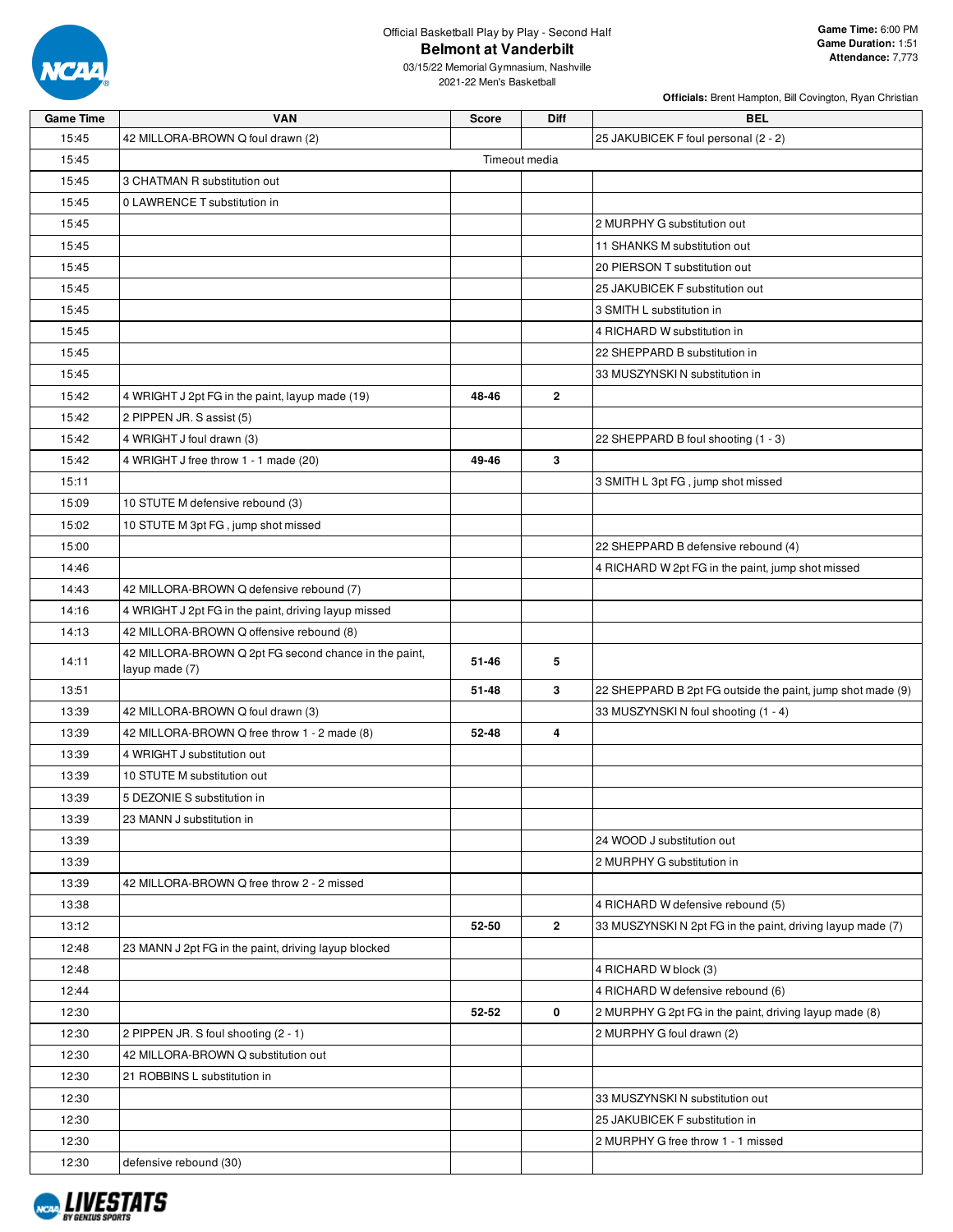

| <b>Game Time</b> | <b>VAN</b>                                                                           | <b>Score</b> | <b>Diff</b>   | <b>BEL</b>                                                         |
|------------------|--------------------------------------------------------------------------------------|--------------|---------------|--------------------------------------------------------------------|
| 12:09            |                                                                                      |              |               | 4 RICHARD W substitution out                                       |
| 12:09            |                                                                                      |              |               | 11 SHANKS M substitution in                                        |
| 12:02            | 21 ROBBINS L 2pt FG in the paint, turnaround jump shot made<br>(8)                   | 54-52        | $\mathbf{2}$  |                                                                    |
| 11:43            | 0 LAWRENCE T foul personal (1 - 2)                                                   |              |               | 3 SMITH L foul drawn (1)                                           |
| 11:43            |                                                                                      |              | Timeout media |                                                                    |
| 11:43            | 2 PIPPEN JR. S substitution out                                                      |              |               |                                                                    |
| 11:43            | 3 CHATMAN R substitution in                                                          |              |               |                                                                    |
| 11:43            |                                                                                      |              |               | 11 SHANKS M substitution out                                       |
| 11:43            |                                                                                      |              |               | 25 JAKUBICEK F substitution out                                    |
| 11:43            |                                                                                      |              |               | 4 RICHARD W substitution in                                        |
| 11:43            |                                                                                      |              |               | 33 MUSZYNSKI N substitution in                                     |
| 11:37            | 5 DEZONIE S foul personal (1 - 3)                                                    |              |               | 22 SHEPPARD B foul drawn (2)                                       |
| 11:34            |                                                                                      |              |               | 2 MURPHY G 2pt FG in the paint, driving layup missed               |
| 11:30            |                                                                                      |              |               | 33 MUSZYNSKI N offensive rebound (4)                               |
| 11:30            |                                                                                      | 54-54        | 0             | 33 MUSZYNSKI N 2pt FG second chance in the paint, layup<br>made(9) |
| 11:10            | 3 CHATMAN R 3pt FG, jump shot made (7)                                               | 57-54        | 3             |                                                                    |
| 11:10            | 5 DEZONIE S assist (2)                                                               |              |               |                                                                    |
| 10:56            | 21 ROBBINS L foul drawn (2)                                                          |              |               | 22 SHEPPARD B foul offensive (2 - 5)                               |
| 10:56            |                                                                                      |              |               | 22 SHEPPARD B turnover offensive (1)                               |
| 10:39            | 0 LAWRENCE T turnover travel (1)                                                     |              |               |                                                                    |
| 10:31            | 21 ROBBINS L steal (1)                                                               |              |               | 3 SMITH L turnover bad pass (2)                                    |
| 10:24            | 0 LAWRENCE T 2pt FG fast break from turnover in the paint,<br>driving layup made (7) | 59-54        | 5             |                                                                    |
| 10:10            | 5 DEZONIE S substitution out                                                         |              |               |                                                                    |
| 10:10            | 21 ROBBINS L substitution out                                                        |              |               |                                                                    |
| 10:10            | 4 WRIGHT J substitution in                                                           |              |               |                                                                    |
| 10:10            | 42 MILLORA-BROWN Q substitution in                                                   |              |               |                                                                    |
| 10:06            |                                                                                      |              |               | 33 MUSZYNSKI N 3pt FG, jump shot missed                            |
| 10:01            |                                                                                      |              |               | 4 RICHARD W offensive rebound (7)                                  |
| 10:01            |                                                                                      |              |               | 4 RICHARD W 2pt FG second chance in the paint, layup missed        |
| 09:59            | 4 WRIGHT J defensive rebound (4)                                                     |              |               |                                                                    |
| 09:51            | 3 CHATMAN R 3pt FG, jump shot missed                                                 |              |               |                                                                    |
| 09:49            |                                                                                      |              |               | 33 MUSZYNSKI N defensive rebound (5)                               |
| 09:38            |                                                                                      | 59-56        | 3             | 33 MUSZYNSKIN 2pt FG in the paint, jump shot made (11)             |
| 09:11            | 23 MANN J 3pt FG, jump shot missed                                                   |              |               |                                                                    |
| 09:08            |                                                                                      |              |               | 22 SHEPPARD B defensive rebound (5)                                |
| 08:57            |                                                                                      |              |               | 4 RICHARD W 2pt FG outside the paint, jump shot missed             |
| 08:56            | 42 MILLORA-BROWN Q defensive rebound (9)                                             |              |               |                                                                    |
| 08:35            | 0 LAWRENCE T foul drawn (1)                                                          |              |               | 3 SMITH L foul shooting (3 - 6)                                    |
| 08:35            | 0 LAWRENCE T free throw 1 - 2 made (8)                                               | 60-56        | 4             |                                                                    |
| 08:35            | 23 MANN J substitution out                                                           |              |               |                                                                    |
| 08:35            | 10 STUTE M substitution in                                                           |              |               |                                                                    |
| 08:35            |                                                                                      |              |               | 3 SMITH L substitution out                                         |
| 08:35            |                                                                                      |              |               | 33 MUSZYNSKI N substitution out                                    |
| 08:35            |                                                                                      |              |               | 24 WOOD J substitution in                                          |
| 08:35            |                                                                                      |              |               | 25 JAKUBICEK F substitution in                                     |
| 08:35            | 0 LAWRENCE T free throw 2 - 2 made (9)                                               | 61-56        | 5             |                                                                    |
| 08:35            | 0 LAWRENCE T substitution out                                                        |              |               |                                                                    |

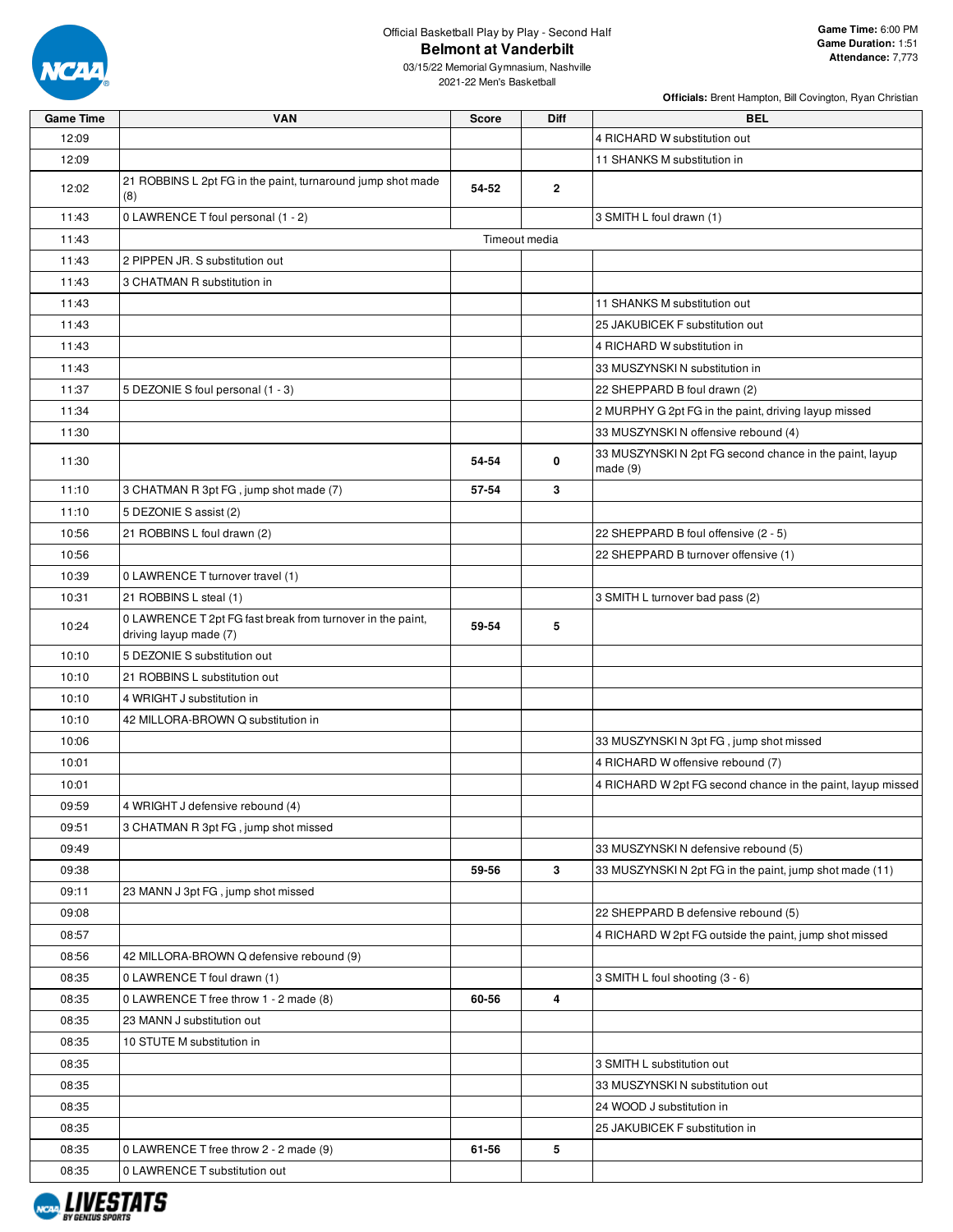

03/15/22 Memorial Gymnasium, Nashville 2021-22 Men's Basketball

| <b>Game Time</b> | <b>VAN</b>                                                                | <b>Score</b>  | Diff           | <b>BEL</b>                                                                               |
|------------------|---------------------------------------------------------------------------|---------------|----------------|------------------------------------------------------------------------------------------|
| 08:35            | 2 PIPPEN JR. S substitution in                                            |               |                |                                                                                          |
| 08:14            |                                                                           |               |                | 22 SHEPPARD B 2pt FG outside the paint, step back jump shot<br>missed                    |
| 08:11            | 10 STUTE M defensive rebound (4)                                          |               |                |                                                                                          |
| 07:55            | 4 WRIGHT J 3pt FG, jump shot made (23)                                    | 64-56         | 8              |                                                                                          |
| 07:27            | 2 PIPPEN JR. S foul personal (3 - 4)                                      |               |                | 2 MURPHY G foul drawn (3)                                                                |
| 07:27            |                                                                           | Timeout media |                |                                                                                          |
| 07:27            |                                                                           |               |                | 2 MURPHY G substitution out                                                              |
| 07:27            |                                                                           |               |                | 25 JAKUBICEK F substitution out                                                          |
| 07:27            |                                                                           |               |                | 3 SMITH L substitution in                                                                |
| 07:27            |                                                                           |               |                | 33 MUSZYNSKI N substitution in                                                           |
| 07:22            |                                                                           | 64-59         | 5              | 4 RICHARD W 3pt FG, jump shot made (18)                                                  |
| 07:22            |                                                                           |               |                | 3 SMITH L assist (1)                                                                     |
| 07:01            | 3 CHATMAN R 3pt FG, jump shot missed                                      |               |                |                                                                                          |
| 06:58            | 42 MILLORA-BROWN Q offensive rebound (10)                                 |               |                |                                                                                          |
| 06:56            | 4 WRIGHT J 2pt FG second chance outside the paint, jump shot<br>missed    |               |                |                                                                                          |
| 06:53            | 42 MILLORA-BROWN Q offensive rebound (11)                                 |               |                |                                                                                          |
| 06:51            | 4 WRIGHT J 2pt FG second chance outside the paint, jump shot<br>missed    |               |                |                                                                                          |
| 06:47            |                                                                           |               |                | 4 RICHARD W defensive rebound (8)                                                        |
| 06:35            | 3 CHATMAN R foul drawn (1)                                                |               |                | 24 WOOD J foul offensive (1 - 7)                                                         |
| 06:35            |                                                                           |               |                | 24 WOOD J turnover offensive (3)                                                         |
| 06:35            |                                                                           |               |                | 24 WOOD J substitution out                                                               |
| 06:35            |                                                                           |               |                | 2 MURPHY G substitution in                                                               |
| 06:25            | 2 PIPPEN JR. S 2pt FG from turnover in the paint, driving layup<br>missed |               |                |                                                                                          |
| 06:22            |                                                                           |               |                | 2 MURPHY G defensive rebound (2)                                                         |
| 05:54            |                                                                           |               |                | 4 RICHARD W 3pt FG, jump shot missed                                                     |
| 05:51            | 42 MILLORA-BROWN Q defensive rebound (12)                                 |               |                |                                                                                          |
| 05:25            | 3 CHATMAN R 3pt FG, jump shot missed                                      |               |                |                                                                                          |
| 05:23            |                                                                           |               |                | 22 SHEPPARD B defensive rebound (6)                                                      |
| 05:18            |                                                                           | 64-61         | 3              | 4 RICHARD W 2pt FG fast break in the paint, driving layup<br>made $(20)$                 |
| 05:18            |                                                                           |               |                | 22 SHEPPARD B assist (2)                                                                 |
| 04:58            | 2 PIPPEN JR. S foul drawn (1)                                             |               |                | 22 SHEPPARD B foul shooting (3 - 8)                                                      |
| 04:58            | 2 PIPPEN JR. S free throw 1 - 2 missed                                    |               |                |                                                                                          |
| 04:58            | offensive dead ball rebound (2)                                           |               |                |                                                                                          |
| 04:58            | 42 MILLORA-BROWN Q substitution out                                       |               |                |                                                                                          |
| 04:58            | 21 ROBBINS L substitution in                                              |               |                |                                                                                          |
| 04:58            | 2 PIPPEN JR. S free throw 2 - 2 made (3)                                  | 65-61         | 4              |                                                                                          |
| 04:49            | 4 WRIGHT J foul shooting (2 - 5)                                          |               |                | 22 SHEPPARD B foul drawn (3)                                                             |
| 04:49            |                                                                           | 65-62         | 3              | 22 SHEPPARD B free throw 1 - 2 made (10)                                                 |
| 04:49            |                                                                           |               |                | 3 SMITH L substitution out                                                               |
| 04:49            |                                                                           |               |                | 11 SHANKS M substitution in                                                              |
| 04:49            |                                                                           | 65-63         | $\overline{2}$ | 22 SHEPPARD B free throw 2 - 2 made (11)                                                 |
| 04:24            | 21 ROBBINS L foul offensive (1 - 6)                                       |               |                | 22 SHEPPARD B foul drawn (4)                                                             |
| 04:24            | 21 ROBBINS L turnover offensive (1)                                       |               |                |                                                                                          |
| 04:07            |                                                                           | 65-65         | 0              | 33 MUSZYNSKI N 2pt FG from turnover outside the paint,<br>turnaround jump shot made (13) |
| 03:46            | 3 CHATMAN R 3pt FG, jump shot made (10)                                   | 68-65         | 3              |                                                                                          |

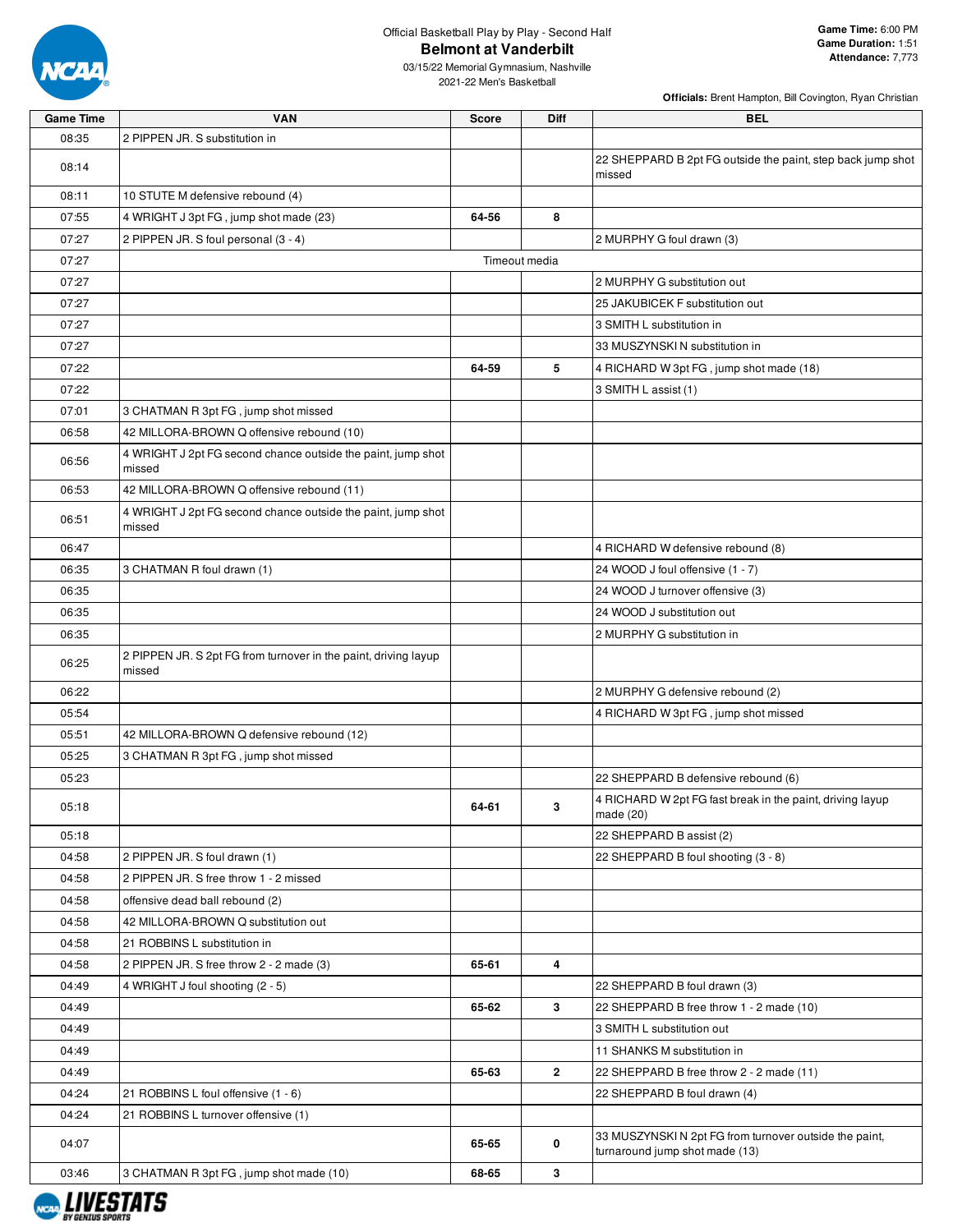

| <b>Game Time</b> | <b>VAN</b>                                                          | <b>Score</b> | Diff           | <b>BEL</b>                                              |
|------------------|---------------------------------------------------------------------|--------------|----------------|---------------------------------------------------------|
| 03:46            | 2 PIPPEN JR. S assist (6)                                           |              |                |                                                         |
| 03:32            |                                                                     | 68-67        | $\mathbf{1}$   | 2 MURPHY G 2pt FG in the paint, driving layup made (10) |
| 03:32            |                                                                     |              |                | 33 MUSZYNSKI N assist (5)                               |
| 03:07            | 21 ROBBINS L 2pt FG in the paint, turnaround jump shot made<br>(10) | 70-67        | 3              |                                                         |
| 02:55            |                                                                     |              |                | 4 RICHARD W 3pt FG, jump shot missed                    |
| 02:52            | 4 WRIGHT J defensive rebound (5)                                    |              |                |                                                         |
| 02:44            | 2 PIPPEN JR. S 2pt FG in the paint, driving layup made (5)          | 72-67        | 5              |                                                         |
| 02:44            | 2 PIPPEN JR. S foul drawn (2)                                       |              |                | 2 MURPHY G foul shooting (3 - 9)                        |
| 02:44            |                                                                     |              | Timeout media  |                                                         |
| 02:44            |                                                                     |              |                | 11 SHANKS M substitution out                            |
| 02:44            |                                                                     |              |                | 3 SMITH L substitution in                               |
| 02:44            | 2 PIPPEN JR. S free throw 1 - 1 made (6)                            | 73-67        | 6              |                                                         |
| 02:27            |                                                                     |              |                | 22 SHEPPARD B 3pt FG, jump shot missed                  |
| 02:23            | 4 WRIGHT J defensive rebound (6)                                    |              |                |                                                         |
| 02:17            | 2 PIPPEN JR. S 2pt FG in the paint, driving layup missed            |              |                |                                                         |
| 02:15            |                                                                     |              |                | 3 SMITH L defensive rebound (2)                         |
| 02:09            | 10 STUTE M foul shooting (1 - 7)                                    |              |                | 4 RICHARD W foul drawn (3)                              |
| 02:09            |                                                                     | 73-68        | 5              | 4 RICHARD W free throw fast break 1 - 2 made (21)       |
| 02:09            |                                                                     |              |                | 3 SMITH L substitution out                              |
| 02:09            |                                                                     |              |                | 11 SHANKS M substitution in                             |
| 02:09            |                                                                     | 73-69        | 4              | 4 RICHARD W free throw fast break 2 - 2 made (22)       |
| 01:55            | 21 ROBBINS L 2pt FG in the paint, dunk, missed                      |              |                |                                                         |
| 01:53            | 21 ROBBINS L offensive rebound (6)                                  |              |                |                                                         |
| 01:53            | 21 ROBBINS L foul drawn (3)                                         |              |                | 11 SHANKS M foul shooting (2 - 10)                      |
| 01:53            | 21 ROBBINS L free throw 1 - 2 made (11)                             | 74-69        | 5              |                                                         |
| 01:53            |                                                                     |              |                | 11 SHANKS M substitution out                            |
| 01:53            |                                                                     |              |                | 3 SMITH L substitution in                               |
| 01:53            | 21 ROBBINS L free throw 2 - 2 made (12)                             | 75-69        | 6              |                                                         |
| 01:53            | 21 ROBBINS L substitution out                                       |              |                |                                                         |
| 01:53            | 33 WEIKERT D substitution in                                        |              |                |                                                         |
| 01:53            | 33 WEIKERT D substitution out                                       |              |                |                                                         |
| 01:53            | 42 MILLORA-BROWN Q substitution in                                  |              |                |                                                         |
| 01:32            |                                                                     |              |                | 33 MUSZYNSKI N 3pt FG, jump shot missed                 |
| 01:30            | 42 MILLORA-BROWN Q defensive rebound (13)                           |              |                |                                                         |
| 01:27            | jump ball situation                                                 |              |                |                                                         |
| 01:27            | 42 MILLORA-BROWN Q substitution out                                 |              |                |                                                         |
| 01:27            | 21 ROBBINS L substitution in                                        |              |                |                                                         |
| 01:27            |                                                                     |              |                | 3 SMITH L substitution out                              |
| 01:27            |                                                                     |              |                | 11 SHANKS M substitution in                             |
| 01:26            | 21 ROBBINS L foul drawn (4)                                         |              |                | 33 MUSZYNSKIN foul personal (2 - 11)                    |
| 01:26            | 21 ROBBINS L free throw 1 - 2 made (13)                             | 76-69        | $\overline{7}$ |                                                         |
| 01:26            |                                                                     |              |                | 11 SHANKS M substitution out                            |
| 01:26            |                                                                     |              |                | 3 SMITH L substitution in                               |
| 01:26            | 21 ROBBINS L free throw 2 - 2 made (14)                             | 77-69        | 8              |                                                         |
| 01:26            | 21 ROBBINS L substitution out                                       |              |                |                                                         |
| 01:26            | 42 MILLORA-BROWN Q substitution in                                  |              |                |                                                         |
| 01:05            |                                                                     |              |                | 2 MURPHY G turnover bad pass (1)                        |
| 01:05            | 42 MILLORA-BROWN Q substitution out                                 |              |                |                                                         |

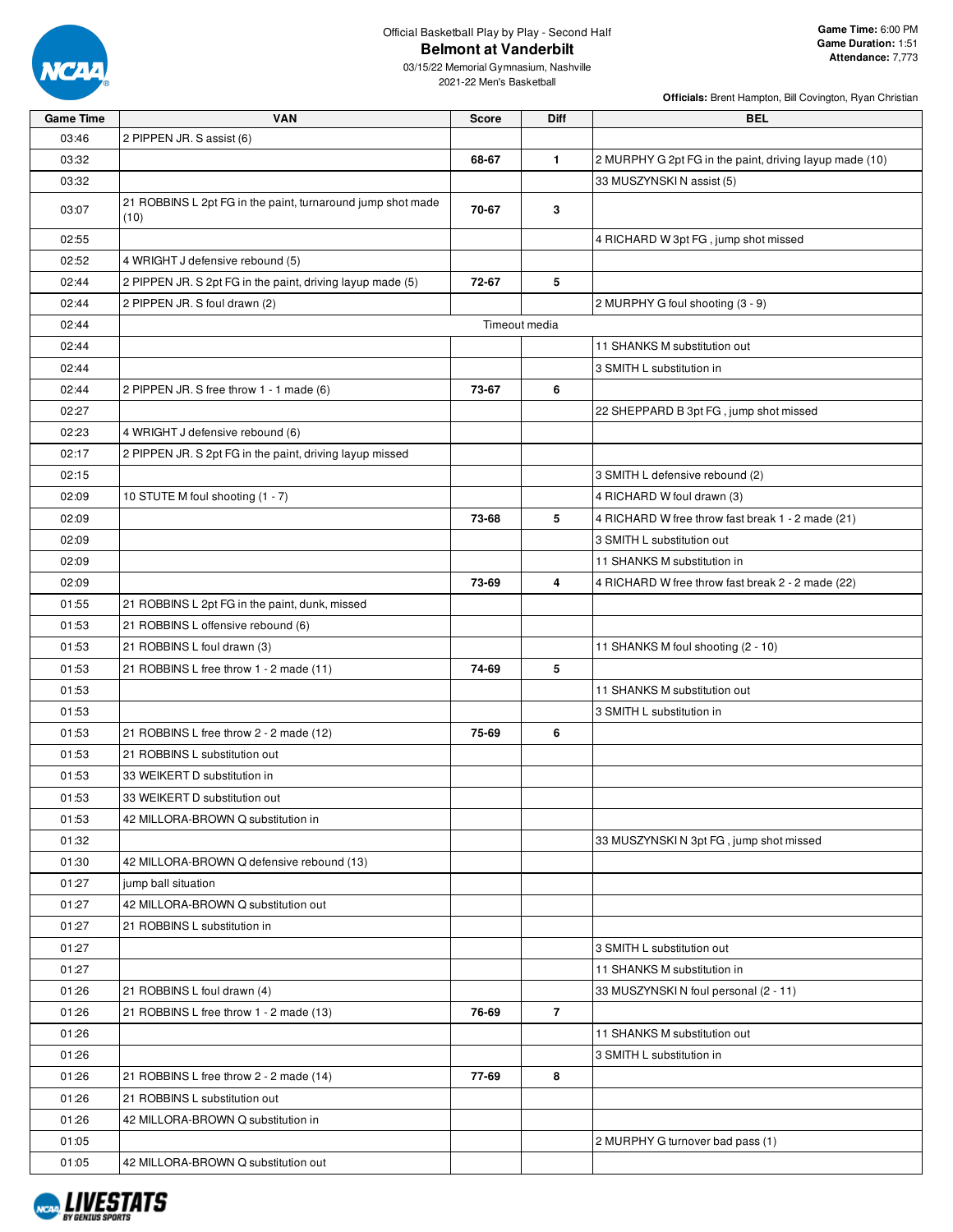

03/15/22 Memorial Gymnasium, Nashville 2021-22 Men's Basketball

| <b>Game Time</b> | <b>VAN</b>                                | Score                | <b>Diff</b> | <b>BEL</b>                             |
|------------------|-------------------------------------------|----------------------|-------------|----------------------------------------|
| 01:05            | 21 ROBBINS L substitution in              |                      |             |                                        |
| 01:05            |                                           |                      |             | 3 SMITH L substitution out             |
| 01:05            |                                           |                      |             | 11 SHANKS M substitution in            |
| 01:04            | 2 PIPPEN JR. S foul drawn (3)             |                      |             | 22 SHEPPARD B foul personal (4 - 12)   |
| 01:04            | 2 PIPPEN JR. S free throw 1 - 2 made (7)  | 78-69                | 9           |                                        |
| 01:04            | 21 ROBBINS L substitution out             |                      |             |                                        |
| 01:04            | 42 MILLORA-BROWN Q substitution in        |                      |             |                                        |
| 01:04            |                                           |                      |             | 11 SHANKS M substitution out           |
| 01:04            |                                           |                      |             | 3 SMITH L substitution in              |
| 01:04            | 2 PIPPEN JR. S free throw 2 - 2 made (8)  | 79-69                | 10          |                                        |
| 00:56            | 4 WRIGHT J foul shooting (3 - 8)          |                      |             | 3 SMITH L foul drawn (2)               |
| 00:56            |                                           | 79-70                | 9           | 3 SMITH L free throw 1 - 2 made (6)    |
| 00:56            | 42 MILLORA-BROWN Q substitution out       |                      |             |                                        |
| 00:56            | 21 ROBBINS L substitution in              |                      |             |                                        |
| 00:56            |                                           | 79-71                | 8           | 3 SMITH L free throw 2 - 2 made (7)    |
| 00:56            |                                           |                      |             | 3 SMITH L substitution out             |
| 00:56            |                                           |                      |             | 11 SHANKS M substitution in            |
| 00:56            |                                           |                      |             | 33 MUSZYNSKI N substitution out        |
| 00:56            |                                           |                      |             | 20 PIERSON T substitution in           |
| 00:55            | 2 PIPPEN JR. S foul drawn (4)             |                      |             | 11 SHANKS M foul personal (3 - 13)     |
| 00:55            | 2 PIPPEN JR. S free throw 1 - 2 made (9)  | 80-71                | 9           |                                        |
| 00:55            | 21 ROBBINS L substitution out             |                      |             |                                        |
| 00:55            | 0 LAWRENCE T substitution in              |                      |             |                                        |
| 00:55            |                                           |                      |             | 11 SHANKS M substitution out           |
| 00:55            |                                           |                      |             | 3 SMITH L substitution in              |
| 00:55            | 2 PIPPEN JR. S free throw 2 - 2 made (10) | $81 - 71$            | 10          |                                        |
| 00:47            |                                           |                      |             | 22 SHEPPARD B 3pt FG, jump shot missed |
| 00:44            | 4 WRIGHT J defensive rebound (7)          |                      |             |                                        |
| 00:44            | 4 WRIGHT J foul drawn (4)                 |                      |             | 4 RICHARD W foul personal (1 - 14)     |
| 00:44            | 4 WRIGHT J free throw 1 - 2 made (24)     | 82-71                | 11          |                                        |
| 00:44            | 4 WRIGHT J free throw 2 - 2 missed        |                      |             |                                        |
| 00:42            |                                           |                      |             | 2 MURPHY G defensive rebound (3)       |
| 00:35            |                                           |                      |             | 20 PIERSON T 3pt FG, jump shot missed  |
| 00:32            | 3 CHATMAN R defensive rebound (1)         |                      |             |                                        |
| 00:03            | turnover shot clock (10)                  |                      |             |                                        |
|                  |                                           | <b>END OF GAME</b>   |             |                                        |
|                  |                                           | <b>VAN 82-71 BEL</b> |             |                                        |

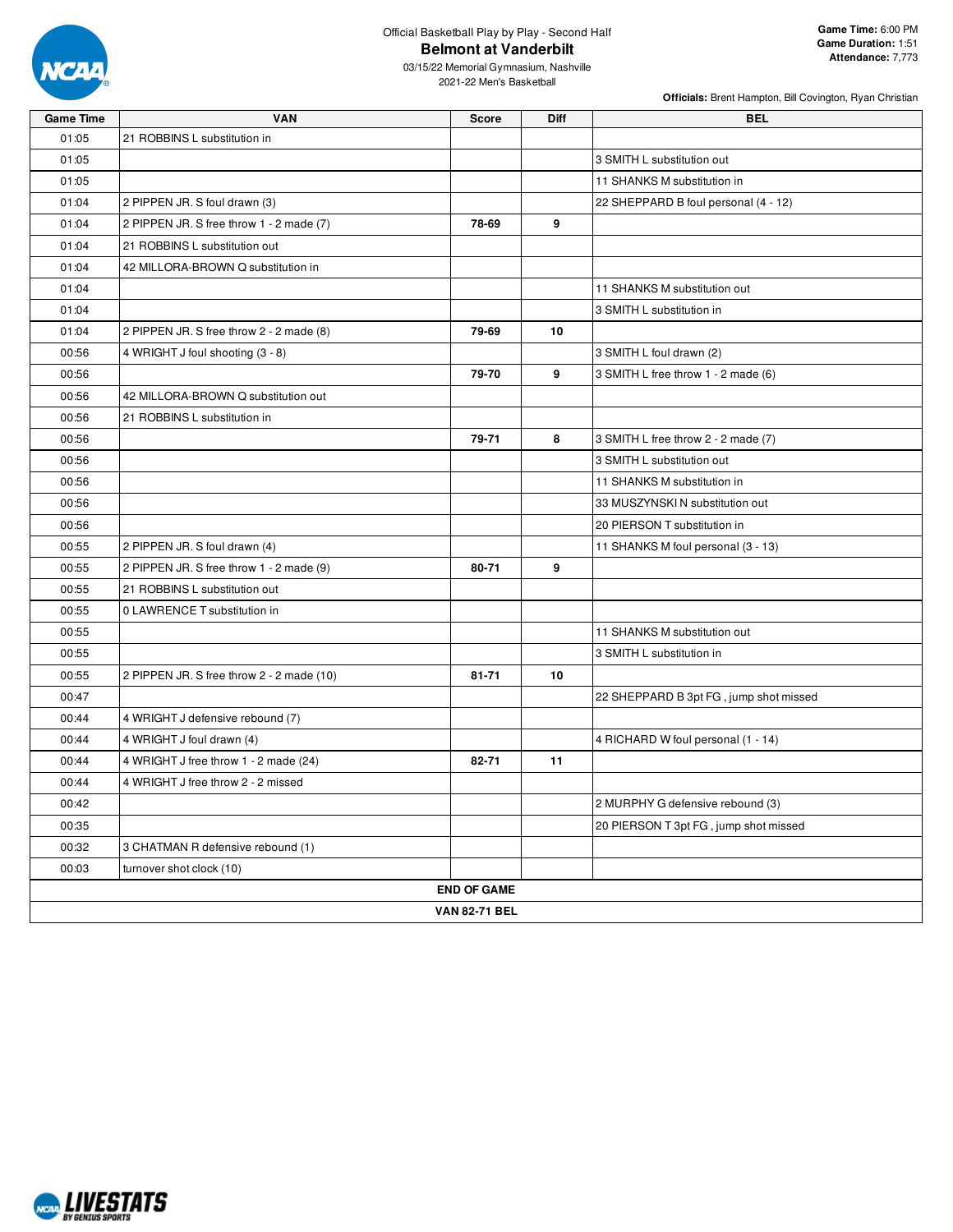

#### Official Basketball Box Score - Second Half **Belmont at Vanderbilt**

03/15/22 Memorial Gymnasium, Nashville 2021-22 Men's Basketball

**Officials:** Brent Hampton, Bill Covington, Ryan Christian

|               |                            |       | FG           | 3P      | <b>FT</b> |               | <b>Rebounds</b> |                |                | <b>Fouls</b>   | ТP | <b>AS</b> | <b>TO</b> | <b>ST</b> |           | <b>Blocks</b> | $+/-$ |  |
|---------------|----------------------------|-------|--------------|---------|-----------|---------------|-----------------|----------------|----------------|----------------|----|-----------|-----------|-----------|-----------|---------------|-------|--|
|               | NO. Name                   | Min   | M-A          | M-A     | M-A       | <b>OR</b>     | <b>DR</b>       | <b>TOT</b>     | <b>PF</b>      | <b>FD</b>      |    |           |           |           | <b>BS</b> | <b>BA</b>     |       |  |
| 33            | Nick Muszynski<br>C        | 15:52 | $4-6$        | $0 - 2$ | $0 - 0$   |               | 2               | 3              | 2              | $\Omega$       | 8  | 2         | 0         | 0         |           | 0             | 0     |  |
| 2             | <b>Grayson Murphy</b><br>G | 17:02 | $2 - 3$      | $0-0$   | $0 - 1$   | $\Omega$      | 2               | $\overline{c}$ | $\overline{c}$ | $\overline{2}$ | 4  | 0         | ٠         | 0         | 0         | $\Omega$      | -9    |  |
| 3             | Luke Smith<br>G            | 15:11 | $0 - 2$      | $0 - 2$ | $2 - 2$   | 0             |                 |                |                | 2              | 2  |           |           | 0         | 0         | 0             | 0     |  |
| 4             | <b>Will Richard</b><br>G   | 18:17 | $3-9$        | $1 - 4$ | $2 - 2$   | $\mathcal{P}$ | $\overline{4}$  | 6              |                |                | 9  | 0         | 0         |           |           | $\Omega$      | $-7$  |  |
| 22            | Ben Sheppard<br>G          | 18:43 | $2 - 7$      | $1-5$   | $2 - 2$   | $\Omega$      | 3               | 3              | 4              | 3              | 7  |           |           | 0         | 0         | 0             | -9    |  |
| 11            | <b>Michael Shanks</b>      | 04:07 | $0 - 1$      | $0 - 0$ | $0-0$     | $\Omega$      | $\Omega$        | $\mathbf{0}$   | $\overline{2}$ | $\Omega$       | 0  | 0         | 0         | $\Omega$  | 0         |               | -8    |  |
| 20            | Tate Pierson               | 02:13 | $0 - 1$      | $0 - 1$ | $0 - 0$   | 0             | $\Omega$        | 0              | 0              | $\Omega$       | 0  | 0         | 0         | 0         | 0         | 0             | -4    |  |
| 24            | JaCobi Wood                | 05:23 | $0 - 0$      | $0 - 0$ | $0-0$     | $\Omega$      | $\Omega$        | $\Omega$       |                | $\Omega$       | 0  |           |           | 0         | 0         | $\Omega$      | -6    |  |
| 25            | Frank Jakubicek            | 03:12 | 1-1          | 1-1     | $0 - 0$   | 0             | 0               | 0              |                | $\Omega$       | 3  | 0         | 0         | 0         | 0         | 0             | $-7$  |  |
| Team          |                            |       |              |         |           | $\Omega$      | 0               | 0              |                |                | 0  |           | 0         |           |           |               |       |  |
| <b>Totals</b> |                            |       | $12-30$ 3-15 |         | $6 - 7$   | 3             | 12              | 15             | 14             | 8              | 33 | 5         | 4         |           | 2         |               | -10   |  |

| <b>Shooting By Period</b> |           |       |  |  |  |  |  |  |  |
|---------------------------|-----------|-------|--|--|--|--|--|--|--|
| ond FG%                   | $12 - 30$ | 40.0% |  |  |  |  |  |  |  |
| 3PT%                      | $3 - 15$  | 20.0% |  |  |  |  |  |  |  |
| FT%                       | 6-7       | 85.7% |  |  |  |  |  |  |  |
| <b>GM FG%</b>             | $12 - 30$ | 40.0% |  |  |  |  |  |  |  |
| 3PT%                      | $3 - 15$  | 20.0% |  |  |  |  |  |  |  |
| FT%                       | $6 - 7$   | 85.7% |  |  |  |  |  |  |  |

Dead Ball Rebounds: 0, 0

| Vanderbilt - 43 |  |
|-----------------|--|

**Technical Fouls:**:NONE

|        |                        |            | FG        | 3P      | FΤ        |           | <b>Rebounds</b> |                |                |                | <b>Fouls</b> |   |   |          | ТP        |                | <b>ASITO</b> | <b>ST</b> | <b>Blocks</b> |  |  |
|--------|------------------------|------------|-----------|---------|-----------|-----------|-----------------|----------------|----------------|----------------|--------------|---|---|----------|-----------|----------------|--------------|-----------|---------------|--|--|
|        | NO. Name               | Min        | M-A       | M-A     | M-A       | <b>OR</b> | <b>DR</b>       | <b>TOT</b>     | <b>PF</b>      | <b>FD</b>      |              |   |   |          | <b>BS</b> | BA             | $+/-$        |           |               |  |  |
| 10     | Myles Stute            | F<br>14:56 | 1-2       | $0 - 1$ | 1-1       | 0         | 2               | 2              |                |                | 3            | 0 | 0 | 0        | 0         | $\Omega$       | 10           |           |               |  |  |
| 21     | Liam Robbins<br>C      | 08:26      | $2 - 4$   | $0-0$   | $4 - 4$   |           |                 | $\overline{2}$ | 1              | 3              | 8            | 0 |   |          | 0         |                | 9            |           |               |  |  |
| 2      | Scotty Pippen Jr.<br>G | 16:52      | 1-4       | $0 - 1$ | $6 - 7$   | 0         | 2               | 2              | $\overline{c}$ | 4              | 8            | 2 |   |          | 0         | 0              |              |           |               |  |  |
| 3      | Rodney Chatman<br>G    | 15:58      | $3-6$     | $2 - 5$ | $0 - 0$   | 0         |                 |                | $\Omega$       | 1              | 8            | 0 | 0 | 0        | 0         | $\mathbf 0$    | 8            |           |               |  |  |
| 4      | Jordan Wright<br>G     | 16:31      | $3-6$     | $1 - 1$ | $2 - 3$   | 0         | 4               | 4              | 2              | 2              | 9            | 0 | 0 | $\Omega$ | $\Omega$  | $\Omega$       | 9            |           |               |  |  |
| 42     | Quentin Millora-Brown  | 10:39      | $1 - 1$   | $0-0$   | $1-2$     | 3         | 4               | 7              | $\Omega$       | $\overline{c}$ | 3            |   | 0 | $\Omega$ |           | $\mathbf 0$    |              |           |               |  |  |
| 0      | <b>Tyrin Lawrence</b>  | 08:05      | 1-1       | $0 - 0$ | $2-2$     | $\Omega$  | 0               | $\Omega$       |                |                | 4            | 0 |   | $\Omega$ |           | 0              |              |           |               |  |  |
| 5      | Shane Dezonie          | 03:29      | $0 - 0$   | $0 - 0$ | $0 - 0$   | 0         | $\Omega$        | $\Omega$       |                | 0              | 0            |   | 0 | 0        | 0         | $\mathbf 0$    |              |           |               |  |  |
| 23     | Jamaine Mann           | 05:04      | $0 - 2$   | $0 - 1$ | $0 - 0$   | 0         | 0               | $\mathbf{0}$   | $\Omega$       | 0              |              | 0 |   | $\Omega$ |           |                |              |           |               |  |  |
| 33     | Drew Weikert           | 00:00      | $0 - 0$   | $0-0$   | $0 - 0$   | 0         | $\Omega$        | $\Omega$       | $\Omega$       | $\Omega$       | 0            | 0 | 0 | 0        | 0         | $\mathbf 0$    |              |           |               |  |  |
| Team   |                        |            |           |         |           | 0         | 2               | 2              |                |                | 0            |   |   |          |           |                |              |           |               |  |  |
| Totals |                        |            | $12 - 26$ | $3-9$   | $16 - 19$ | 4         | 16              | 20             | 8              | 14             | 43           | 4 | 4 |          |           | $\overline{2}$ | 10           |           |               |  |  |
|        | $\sqrt{2}$<br>–        |            |           |         |           |           |                 |                |                |                |              |   |   |          |           |                |              |           |               |  |  |

|              | <b>Shooting By Period</b> |       |
|--------------|---------------------------|-------|
| 2nd FG%      | 12-26                     | 46.2% |
| 3PT%         | $3-9$                     | 33.3% |
| FT%          | 16-19                     | 84.2% |
| <b>GMFG%</b> | 12-26                     | 46.2% |
| 3PT%         | $3-9$                     | 33.3% |
| FT%          | 16-19                     | 84.2% |

Dead Ball Rebounds: 1, 0

|                         | <b>BEL</b><br><b>VAN</b>             |  |  |  |  |  |  |  |  |  |
|-------------------------|--------------------------------------|--|--|--|--|--|--|--|--|--|
| <b>Biggest lead</b>     | 2 ( $2nd$ 18:32) 11 ( $2nd$ 0:44)    |  |  |  |  |  |  |  |  |  |
| <b>Best Scoring Run</b> | $5(2^{nd} 5:18)$<br>$6(2^{nd} 1:04)$ |  |  |  |  |  |  |  |  |  |
| <b>Lead Changes</b>     |                                      |  |  |  |  |  |  |  |  |  |
| <b>Times Tied</b>       | 5                                    |  |  |  |  |  |  |  |  |  |
| <b>Time with Lead</b>   | 01:10<br>16:46                       |  |  |  |  |  |  |  |  |  |

NCAL LIVESTATS

| <b>Points from</b>   | <b>BEL</b> | <b>VAN</b> | <b>Period by Period Scoring</b> |    |    |    |  |  |  |  |  |  |
|----------------------|------------|------------|---------------------------------|----|----|----|--|--|--|--|--|--|
| <b>Turnovers</b>     | 2          |            | ГОТ<br>2nd<br>1st               |    |    |    |  |  |  |  |  |  |
| Paint                | 12         | 18         |                                 |    |    |    |  |  |  |  |  |  |
| <b>Second Chance</b> | 4          |            | BEL                             | 38 | 33 | 71 |  |  |  |  |  |  |
| <b>Fast Breaks</b>   | 4          | 2          | <b>VAN</b>                      |    |    |    |  |  |  |  |  |  |
| <b>Bench</b>         | 3          |            |                                 | 39 | 43 | 82 |  |  |  |  |  |  |

**Technical Fouls:**:NONE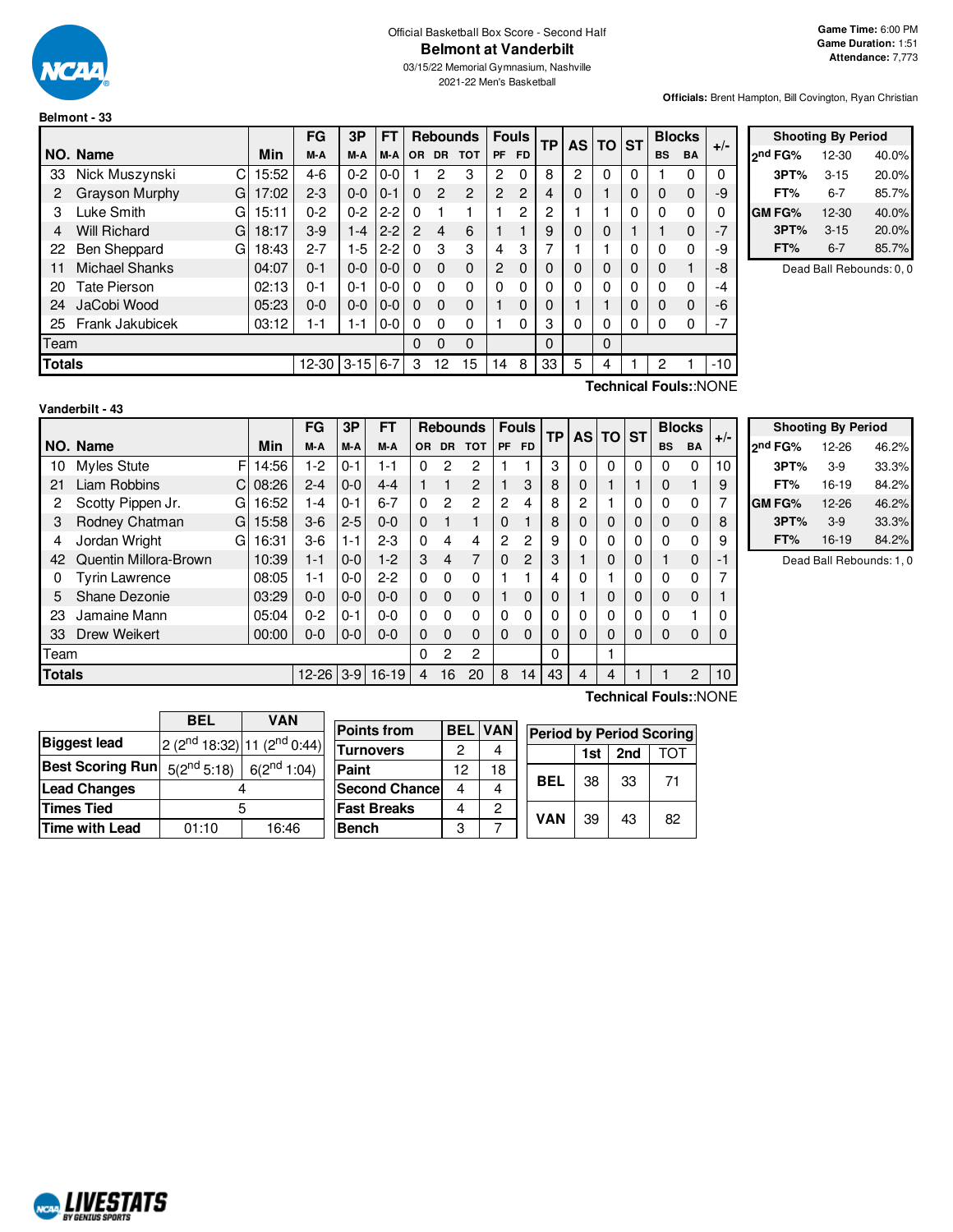

**Officials:** Brent Hampton, Bill Covington, Ryan Christian

# { Players => All; } FG Types => All; Results => All;

{ Players => 0, 1, 2, 3, 4, 5, 10, 11, 20, 21, 22, 24, 25, 33; } FG Types => All; Results => All;



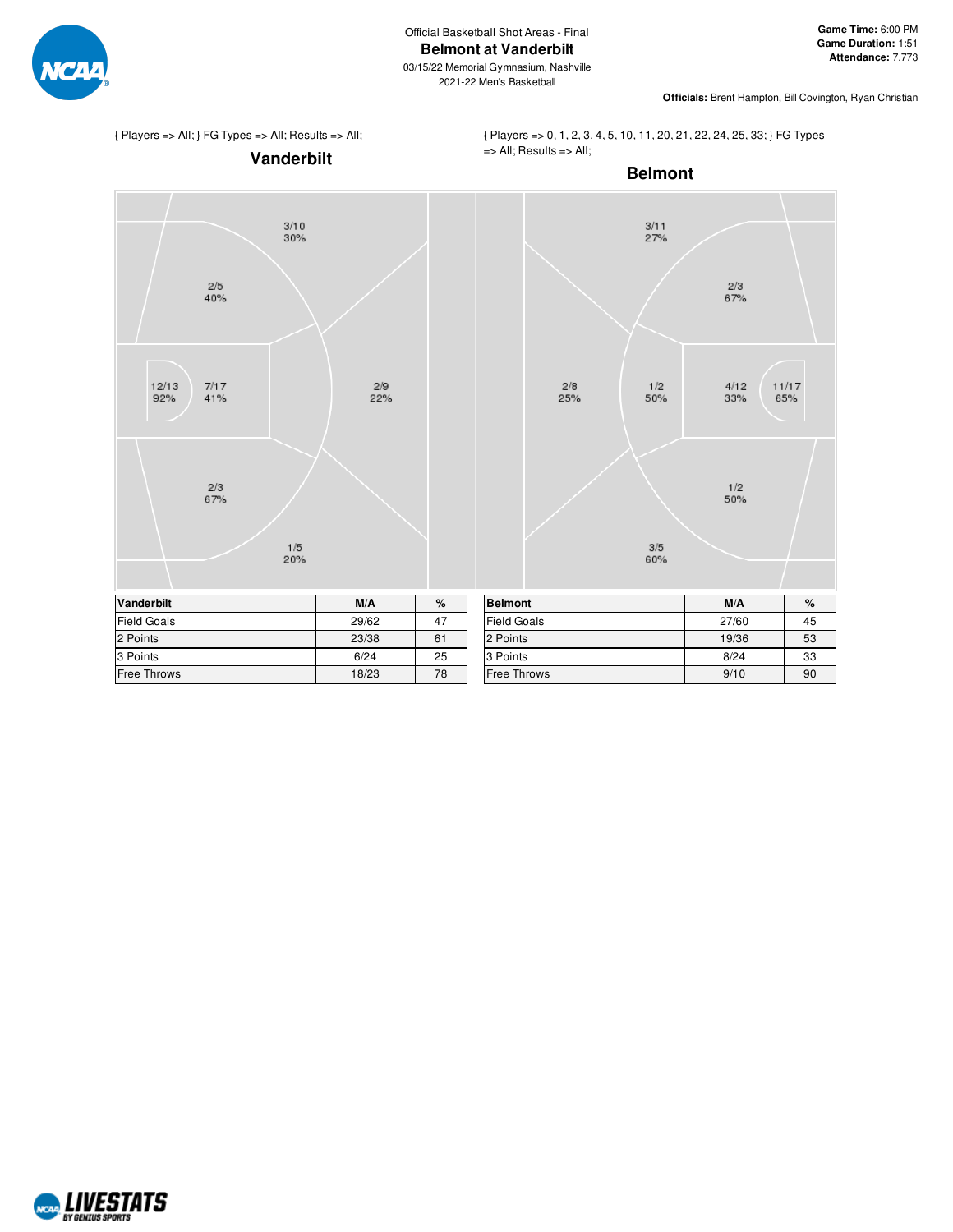

**Officials:** Brent Hampton, Bill Covington, Ryan Christian

# **Belmont**

| No | <b>Name</b>         |           | <b>Mins</b> | <b>Score</b> |           | <b>Points Diff</b> |                          | Points per Min |      | <b>Assists</b> |                | <b>Rebounds</b> |                | <b>Steals</b>  |     |         | <b>Turnovers</b> |
|----|---------------------|-----------|-------------|--------------|-----------|--------------------|--------------------------|----------------|------|----------------|----------------|-----------------|----------------|----------------|-----|---------|------------------|
|    |                     | <b>On</b> | Off         | On           | Off       | On                 | Off                      | On             | Off  | On             | Off            | On              | Off            | On             | Off | On      | Off              |
|    | Grayson Murphy      | 36:12     | 03:48       | $65 - 74$    | $6 - 8$   | -9                 | $-2$                     | 1.80           | 1.58 | 14             |                | 26              | $\overline{2}$ | 5              |     |         | C                |
| 3  | Luke Smith          | 26:34     | 13:26       | $45 - 46$    | $26 - 36$ | - 1                | $-10$                    | 1.69           | 1.94 | 9              | 6              | 23              | 5              | $\overline{2}$ |     |         |                  |
|    | Will Richard        | 35:27     | 04:33       | $66 - 76$    | $5 - 6$   | $-10$              | - 1                      | 1.86           | 1.10 | 13             |                | 27              |                | 3              |     |         |                  |
| 11 | Michael Shanks      | 06:57     | 33:03       | $11 - 17$    | $60 - 65$ | -6                 | $-5$                     | 1.58           | 1.82 | 3              | 12             |                 | 27             | $\overline{c}$ |     |         | 9                |
| 20 | Tate Pierson        | 09:13     | 30:47       | $16 - 20$    | $55 - 62$ | -4                 | $\overline{\phantom{a}}$ | 1.74           | 1.79 | 5              | 10             | 4               | 24             | 3              |     |         | 8                |
| 22 | <b>Ben Sheppard</b> | 36:42     | 03:18       | $66 - 78$    | $5 - 4$   | $-12$              |                          | 1.80           | 1.52 | 13             | $\overline{2}$ | 27              |                | 3              |     |         | $\Omega$         |
| 24 | JaCobi Wood         | 09:51     | 30:09       | $15 - 20$    | $56 - 62$ | $-5$               | -6                       | 1.52           | 1.86 | 3              | 12             | 5               | 23             | $\overline{2}$ |     |         |                  |
| 25 | Frank Jakubicek     | 08:21     | 31:39       | $12 - 16$    | $59 - 66$ | -4                 | $\overline{\phantom{a}}$ | 1.44           | 1.86 | 2              | 13             | 2               | 26             | $\overline{2}$ | 3   | ົ<br>C. | 6                |
| 33 | Nick Muszynski      | 30:43     | 09:17       | $59 - 63$    | $12 - 19$ |                    |                          | 1.92           | 1.29 | 13             | ◠              | 25              | 3              | 3              |     |         | 3                |

#### **Vanderbilt**

| <b>No</b>      | Name                  |       | <b>Mins</b> |           | Score     |          | <b>Points Diff</b> |      | Points per Min |    | <b>Assists</b>           |    | <b>Rebounds</b> |    | <b>Steals</b> |                | <b>Turnovers</b> |
|----------------|-----------------------|-------|-------------|-----------|-----------|----------|--------------------|------|----------------|----|--------------------------|----|-----------------|----|---------------|----------------|------------------|
|                |                       | On    | Off         | On        | Off       | On       | Off                | On   | Off            | On | Off                      | On | Off             | On | Off           | On             | Off              |
| 0              | <b>Tyrin Lawrence</b> | 13:41 | 26:19       | $31 - 18$ | $51 - 53$ | 13       | $-2$               | 2.27 | .94            | 3  | $\overline{\phantom{0}}$ | 18 | 24              |    |               | $\overline{c}$ | 8                |
| 2              | Scotty Pippen Jr.     | 31:29 | 08:31       | $62 - 59$ | $20 - 12$ | 3        | 8                  | .97  | 2.35           | 8  | 2                        | 31 | 11              |    |               | 9              |                  |
| 3              | Rodney Chatman        | 32:43 | 07:17       | $72 - 58$ | $10 - 13$ | 14       | -3                 | 2.20 | 1.37           | 8  | 2                        | 37 | 5               |    |               |                | з                |
| $\overline{4}$ | Jordan Wright         | 30:29 | 09:31       | $65 - 54$ | $17 - 17$ |          |                    | 2.13 | 1.79           | 8  | $\overline{2}$           | 34 | 8               |    |               |                | 3                |
| 5              | Shane Dezonie         | 09:18 | 30:42       | $16 - 17$ | $66 - 54$ | ÷        | 12                 | 1.72 | 2.15           | 2  | 8                        |    | 35              |    |               | 3              |                  |
| 10             | <b>Myles Stute</b>    | 27:42 | 12:18       | $61 - 50$ | $21 - 21$ | 11       |                    | 2.20 | 1.71           | 8  | $\overline{2}$           | 29 | 13              |    |               |                | 3                |
| 21             | Liam Robbins          | 20:05 | 19:55       | $50 - 41$ | $32 - 30$ | 9        |                    | 2.49 | 1.61           | 6  | 4                        | 18 | 24              |    |               | 6              |                  |
| 23             | Jamaine Mann          | 12:18 | 27:42       | $21 - 21$ | $61 - 50$ | $\Omega$ | 11                 | 1.71 | 2.20           | 2  | 8                        | 13 | 29              |    |               | 3              |                  |
| 33             | Drew Weikert          | 03:15 | 36:45       | $2 - 7$   | $80 - 64$ | $-5$     | 16                 | 0.62 | 2.18           |    | 9                        |    | 41              |    |               | 3              |                  |
| 42             | Quentin Millora-Brown | 19:00 | 21:00       | $30 - 30$ | $52 - 41$ |          |                    | 1.58 | 2.48           | 4  | 6                        | 22 | 20              |    |               | 3              |                  |

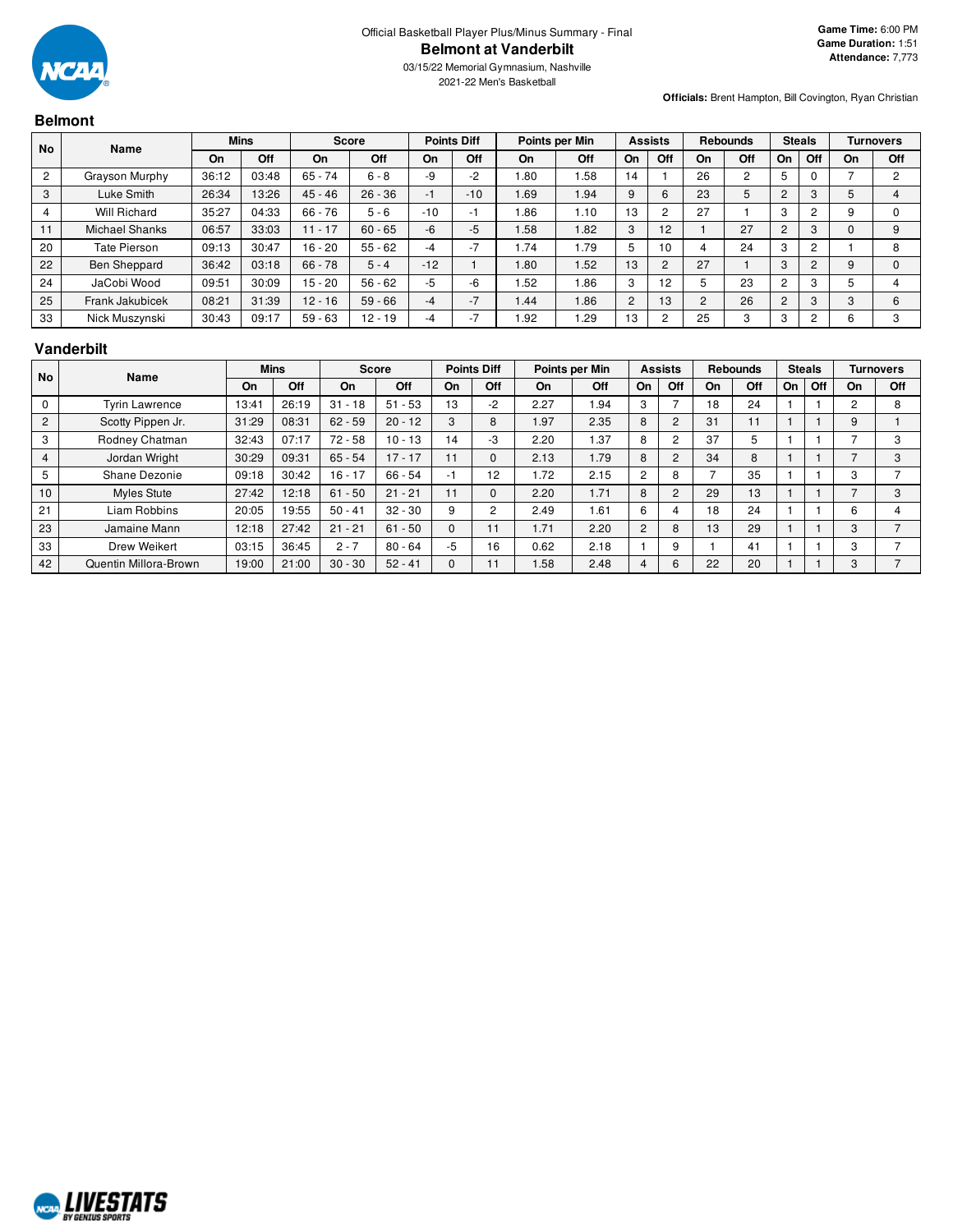

**Officials:** Brent Hampton, Bill Covington, Ryan Christian

#### Players => 0, 1, 2, 3, 4, 5, 10, 11, 20, 21, 22, 24, 25, 33FG Types=>AllResults=>All **Belmont**







| <b>Belmont</b>     | M/A   | %  | <b>Belmont</b>           | M/A       | $\%$ |
|--------------------|-------|----|--------------------------|-----------|------|
| <b>Field Goals</b> | 27/60 | 45 | Points in the Paint      | 30(15/29) | 52   |
| 2 Points           | 19/36 | 53 | <b>Fast Break Points</b> | 10(6/6)   | 100  |
| 3 Points           | 8/24  | 33 | Second Chance Points     | 7 (3/5)   | 60   |
| <b>Free Throws</b> | 9/10  | 90 | Effective FG%            | 52        |      |

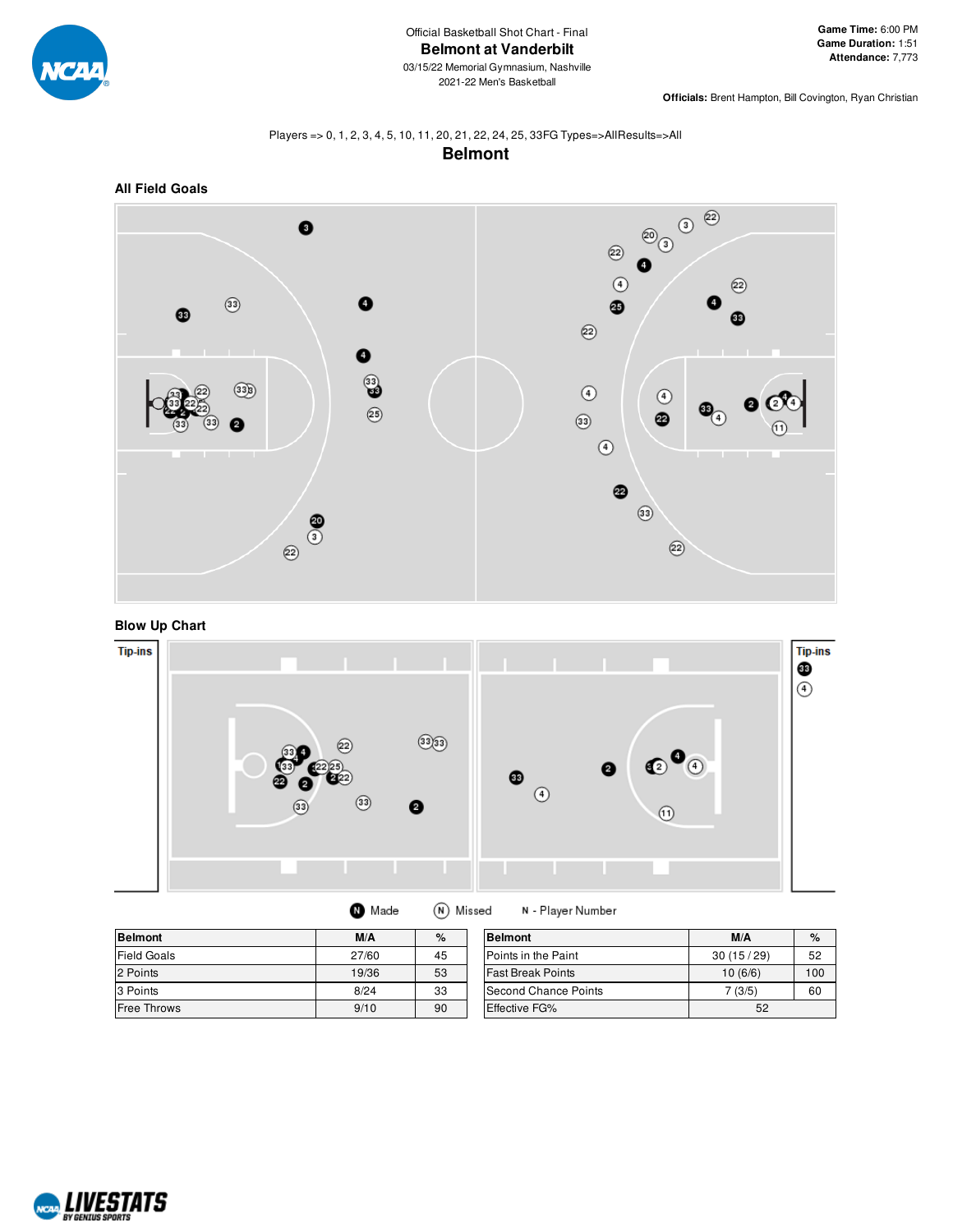

# Official Basketball Shot Chart - Final **Belmont at Vanderbilt**

03/15/22 Memorial Gymnasium, Nashville 2021-22 Men's Basketball

**Officials:** Brent Hampton, Bill Covington, Ryan Christian

# Players => AllFG Types=>AllResults=>All **Vanderbilt**







| Made | (N) Missed |  |
|------|------------|--|
|------|------------|--|

N - Player Number

| <b>Vanderbilt</b>  | M/A   | %  | <b>Vanderbilt</b>        | M/A       | $\%$ |
|--------------------|-------|----|--------------------------|-----------|------|
| <b>Field Goals</b> | 29/62 | 47 | Points in the Paint      | 38(19/30) | 63   |
| 2 Points           | 23/38 | 61 | <b>Fast Break Points</b> | 4(2/2)    | 100  |
| 3 Points           | 6/24  | 25 | Second Chance Points     | 13(8/15)  | 53   |
| <b>Free Throws</b> | 18/23 | 78 | Effective FG%            | 52        |      |

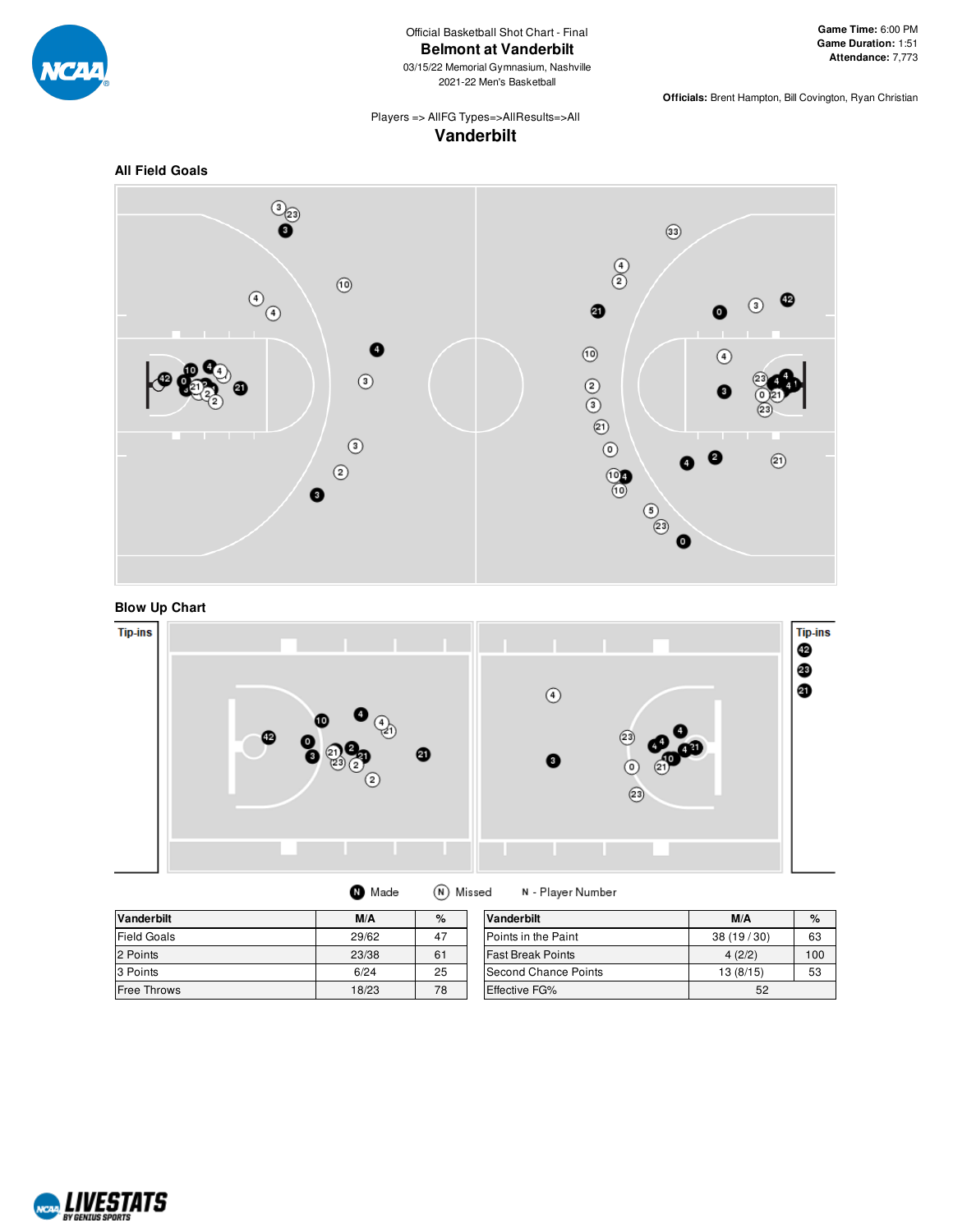

# Official Basketball Rotations Summary - Final **Belmont at Vanderbilt**

**Officials:** Brent Hampton, Bill Covington, Ryan Christian

**Belmont**

| Lineup                                                                        | Quarter<br>On           | <b>Time</b><br><b>On</b> | Quarter<br>Off          | <b>Time</b><br>Off | Time on<br>Court | <b>Score</b> | <b>Score</b><br><b>Diff</b> |                |                |                | <b>Reb</b> Stl Tov Ass | <b>PPP</b> |
|-------------------------------------------------------------------------------|-------------------------|--------------------------|-------------------------|--------------------|------------------|--------------|-----------------------------|----------------|----------------|----------------|------------------------|------------|
| 2- Murphy G/3- Smith L/4- Richard W/22- Sheppard B/33- Muszynski<br>N/        | 1                       | 20:00                    | $\mathbf{1}$            | 16:44              | 03:16            | $7 - 2$      | 5                           | $\overline{c}$ | $\mathbf{1}$   | 0              | 3                      | 1.4000     |
| 2- Murphy G/4- Richard W/20- Pierson T/22- Sheppard B/33-<br>Muszynski N/     | 1                       | 16:44                    | $\mathbf{1}$            | 13:56              | 02:48            | $10-8$       | 2                           | $\overline{c}$ | 1              | 0              | 3                      | 2.0000     |
| 4- Richard W/20- Pierson T/22- Sheppard B/24- Wood J/25- Jakubicek<br>F/      | 1                       | 13:56                    | $\mathbf{1}$            | 13:06              | 00:50            | $1 - 2$      | $-1$                        | $\mathbf 0$    | $\mathbf 0$    | $\mathbf{1}$   | $\Omega$               | 0.6944     |
| 2- Murphy G/4- Richard W/22- Sheppard B/24- Wood J/25- Jakubicek<br>F/        | 1                       | 13:06                    | $\mathbf{1}$            | 12:09              | 00:57            | $4 - 0$      | 4                           | $\mathbf{1}$   | $\mathbf 0$    | $\mathbf{1}$   | $\mathbf 0$            | 1.3889     |
| 2- Murphy G/ 11- Shanks M/ 20- Pierson T/ 24- Wood J/ 25- Jakubicek F/        | $\mathbf{1}$            | 12:09                    | $\mathbf{1}$            | 10:41              | 01:28            | $2 - 0$      | $\overline{c}$              | $\mathbf{1}$   | $\overline{c}$ | 0              | $\mathbf{1}$           | 1.0000     |
| 2- Murphy G/3- Smith L/11- Shanks M/20- Pierson T/33- Muszynski N/            | $\mathbf{1}$            | 10:41                    | $\mathbf{1}$            | 10:08              | 00:33            | $0-0$        | 0                           | 0              | $\pmb{0}$      | $\mathbf 0$    | $\Omega$               | 0.0000     |
| 2- Murphy G/3- Smith L/4- Richard W/11- Shanks M/33- Muszynski N/             | 1                       | 10:08                    | $\mathbf{1}$            | 10:08              | 00:00            | $0-0$        | 0                           | 0              | $\pmb{0}$      | $\mathbf 0$    | $\mathbf 0$            | 0.0000     |
| 2- Murphy G/3- Smith L/4- Richard W/22- Sheppard B/33- Muszynski<br>N/        | 1                       | 10:08                    | $\mathbf{1}$            | 06:56              | 03:12            | $6-9$        | -3                          | $\overline{c}$ | 0              | 0              | 1                      | 1.2000     |
| 2- Murphy G/3- Smith L/4- Richard W/22- Sheppard B/25- Jakubicek F/           | $\mathbf{1}$            | 06:56                    | $\mathbf{1}$            | 05:41              | 01:15            | $2 - 2$      | 0                           | $\mathbf 0$    | $\mathbf 0$    | 0              | 0                      | 1.0000     |
| 2- Murphy G/4- Richard W/22- Sheppard B/24- Wood J/25- Jakubicek              | 1                       | 05:41                    | $\mathbf{1}$            | 05:18              | 00:23            | $0 - 2$      | -2                          | $\mathbf 0$    | 0              | $\mathbf{1}$   | $\mathbf 0$            | 0.0000     |
| 2- Murphy G/4- Richard W/22- Sheppard B/24- Wood J/33- Muszynski              | 1                       | 05:18                    | $\mathbf{1}$            | 04:28              | 00:50            | $0 - 2$      | $-2$                        | $\mathbf{1}$   | 0              | 1              | $\mathbf 0$            | 0.0000     |
| 2- Murphy G/3- Smith L/4- Richard W/22- Sheppard B/33- Muszynski<br>N/        | $\mathbf{1}$            | 04:28                    | $\mathbf{1}$            | 01:21              | 03:07            | $6-9$        | -3                          | $\overline{4}$ | $\mathbf 0$    | $\mathbf{1}$   | 2                      | 1.0000     |
| 2- Murphy G/ 11- Shanks M/ 20- Pierson T/ 22- Sheppard B/ 33-<br>Muszynski N/ | 1                       | 01:21                    | $\mathbf{1}$            | 00:47              | 00:33            | $0-0$        | 0                           | 0              | 0              | 0              | $\mathbf 0$            | 0.0000     |
| 2- Murphy G/ 11- Shanks M/ 20- Pierson T/ 22- Sheppard B/ 25-<br>Jakubicek F/ | 1                       | 00:47                    | $\mathbf{1}$            | 00:32              | 00:16            | $0-0$        | 0                           | $\mathbf 0$    | 0              | 0              | $\mathbf 0$            | 0.0000     |
| 2- Murphy G/4- Richard W/20- Pierson T/22- Sheppard B/33-<br>Muszynski N/     | $\mathbf{1}$            | 00:32                    | $\overline{c}$          | 20:00              | 00:32            | $0 - 3$      | -3                          | $\mathbf 0$    | $\mathbf 0$    | $\mathbf 0$    | $\mathbf 0$            | 0.0000     |
| 2- Murphy G/3- Smith L/4- Richard W/22- Sheppard B/33- Muszynski<br>N/        | $\overline{c}$          | 20:00                    | $\overline{c}$          | 17:02              | 02:58            | $5 - 3$      | 2                           | 3              | $\mathbf{1}$   | 0              | $\mathbf{1}$           | 1.0000     |
| 2- Murphy G/ 11- Shanks M/ 20- Pierson T/ 24- Wood J/ 25- Jakubicek F/        | $\mathbf{2}$            | 17:02                    | 2                       | 15:45              | 01:17            | $3 - 4$      | $-1$                        | $\mathbf 0$    | $\mathbf 0$    | $\mathbf 0$    | 1                      | 1.5000     |
| 3- Smith L/4- Richard W/22- Sheppard B/24- Wood J/33- Muszynski N/            | $\overline{c}$          | 15:45                    | $\overline{c}$          | 13:39              | 02:06            | $2 - 6$      | $-4$                        | $\mathbf{1}$   | $\mathbf 0$    | 0              | 0                      | 0.6667     |
| 2- Murphy G/3- Smith L/4- Richard W/22- Sheppard B/33- Muszynski<br>N/        | 2                       | 13:39                    | $\overline{c}$          | 12:30              | 01:09            | $4 - 0$      | 4                           | $\overline{c}$ | 0              | 0              | $\mathbf 0$            | 2.0000     |
| 2- Murphy G/3- Smith L/4- Richard W/22- Sheppard B/25- Jakubicek F/           | $\overline{\mathbf{c}}$ | 12:30                    | $\overline{c}$          | 12:09              | 00:21            | $0-0$        | 0                           | 0              | $\pmb{0}$      | 0              | $\mathbf 0$            | 0.0000     |
| 2- Murphy G/3- Smith L/11- Shanks M/22- Sheppard B/25- Jakubicek<br>F/        | $\mathbf{2}^{\prime}$   | 12:09                    | $\overline{c}$          | 11:43              | 00:26            | $0 - 2$      | $-2$                        | $\mathbf 0$    | $\mathbf 0$    | $\mathbf 0$    | $\mathbf 0$            | 0.0000     |
| 2- Murphy G/3- Smith L/4- Richard W/22- Sheppard B/33- Muszynski<br>N/        | $\mathbf{2}^{\prime}$   | 11:43                    | 2                       | 08:35              | 03:08            | 4-6          | -2                          | $\overline{4}$ | $\mathbf 0$    | $\overline{c}$ | $\mathbf 0$            | 0.6667     |
| 2- Murphy G/4- Richard W/22- Sheppard B/24- Wood J/25- Jakubicek<br>F/        | $\mathbf{2}^{\prime}$   | 08:35                    | $\overline{c}$          | 07:27              | 01:08            | $0 - 4$      | $-4$                        | $\mathbf 0$    | $\mathbf 0$    | $\mathbf 0$    | $\mathbf 0$            | 0.0000     |
| 3- Smith L/4- Richard W/22- Sheppard B/24- Wood J/33- Muszynski N/            | $\mathbf{2}^{\prime}$   | 07:27                    | 2                       | 06:35              | 00:52            | $3-0$        | 3                           | $\mathbf{1}$   | $\mathbf 0$    | $\mathbf{1}$   | $\mathbf{1}$           | 1.5000     |
| 2- Murphy G/3- Smith L/4- Richard W/22- Sheppard B/33- Muszynski<br>N/        | $\overline{c}$          | 06:35                    | 2                       | 04:49              | 01:46            | $3 - 1$      | $\overline{c}$              | $\mathbf{2}$   | $\mathbf 0$    | $\pmb{0}$      | 1                      | 1.2295     |
| 2- Murphy G/4- Richard W/11- Shanks M/22- Sheppard B/33-<br>Muszynski N/      | $\overline{c}$          | 04:49                    | $\overline{c}$          | 02:44              | 02:05            | $5 - 7$      | $-2$                        | 0              | $\mathbf 0$    | 0              | $\mathbf{1}$           | 1.4535     |
| 2- Murphy G/3- Smith L/4- Richard W/22- Sheppard B/33- Muszynski<br>N/        | $\mathbf{2}^{\prime}$   | 02:44                    | $\overline{c}$          | 02:09              | 00:35            | $1 - 1$      | 0                           | $\mathbf{1}$   | $\mathbf 0$    | 0              | $\mathbf 0$            | 0.6944     |
| 2- Murphy G/4- Richard W/11- Shanks M/22- Sheppard B/33-<br>Muszynski N/      | $\mathbf{2}^{\prime}$   | 02:09                    | $\mathbf{2}$            | 01:53              | 00:16            | $1 - 1$      | 0                           | $\mathbf 0$    | $\mathbf 0$    | $\mathbf 0$    | $\mathbf 0$            | 2.2727     |
| 2- Murphy G/3- Smith L/4- Richard W/22- Sheppard B/33- Muszynski<br>N/        | $\overline{c}$          | 01:53                    | $\overline{c}$          | 01:27              | 00:26            | 0-1          | -1                          | 0              | 0              | 0              | $\mathbf 0$            | 0.0000     |
| 2- Murphy G/4- Richard W/11- Shanks M/22- Sheppard B/33-<br>Muszynski N/      | $\mathbf{2}^{\prime}$   | 01:27                    | $\overline{c}$          | 01:26              | 00:01            | $0 - 1$      | $-1$                        | 0              | $\mathbf 0$    | $\mathbf 0$    | $\mathbf 0$            | 0.0000     |
| 2- Murphy G/3- Smith L/4- Richard W/22- Sheppard B/33- Muszynski<br>N/        | $\overline{c}$          | 01:26                    | $\overline{c}$          | 01:05              | 00:21            | 0-1          | -1                          | 0              | 0              | 1              | $\mathbf 0$            | 0.0000     |
| 2- Murphy G/4- Richard W/11- Shanks M/22- Sheppard B/33-<br>Muszynski N/      | $\mathbf{2}^{\prime}$   | 01:05                    | $\mathbf{2}$            | 01:04              | 00:01            | $0 - 1$      | $-1$                        | 0              | $\mathbf 0$    | $\mathbf 0$    | $\mathbf 0$            | 0.0000     |
| 2- Murphy G/3- Smith L/4- Richard W/22- Sheppard B/33- Muszynski<br>N/        | $\overline{c}$          | 01:04                    | $\overline{\mathbf{c}}$ | 00:56              | 00:08            | 2-1          | 1                           | 0              | 0              | 0              | $\mathbf 0$            | 2.2727     |
| 2- Murphy G/4- Richard W/11- Shanks M/22- Sheppard B/33-<br>Muszynski N/      | $\overline{c}$          | 00:56                    | $\overline{2}$          | 00:56              | 00:00            | $0-0$        | 0                           | 0              | $\pmb{0}$      | 0              | 0                      | 0.0000     |

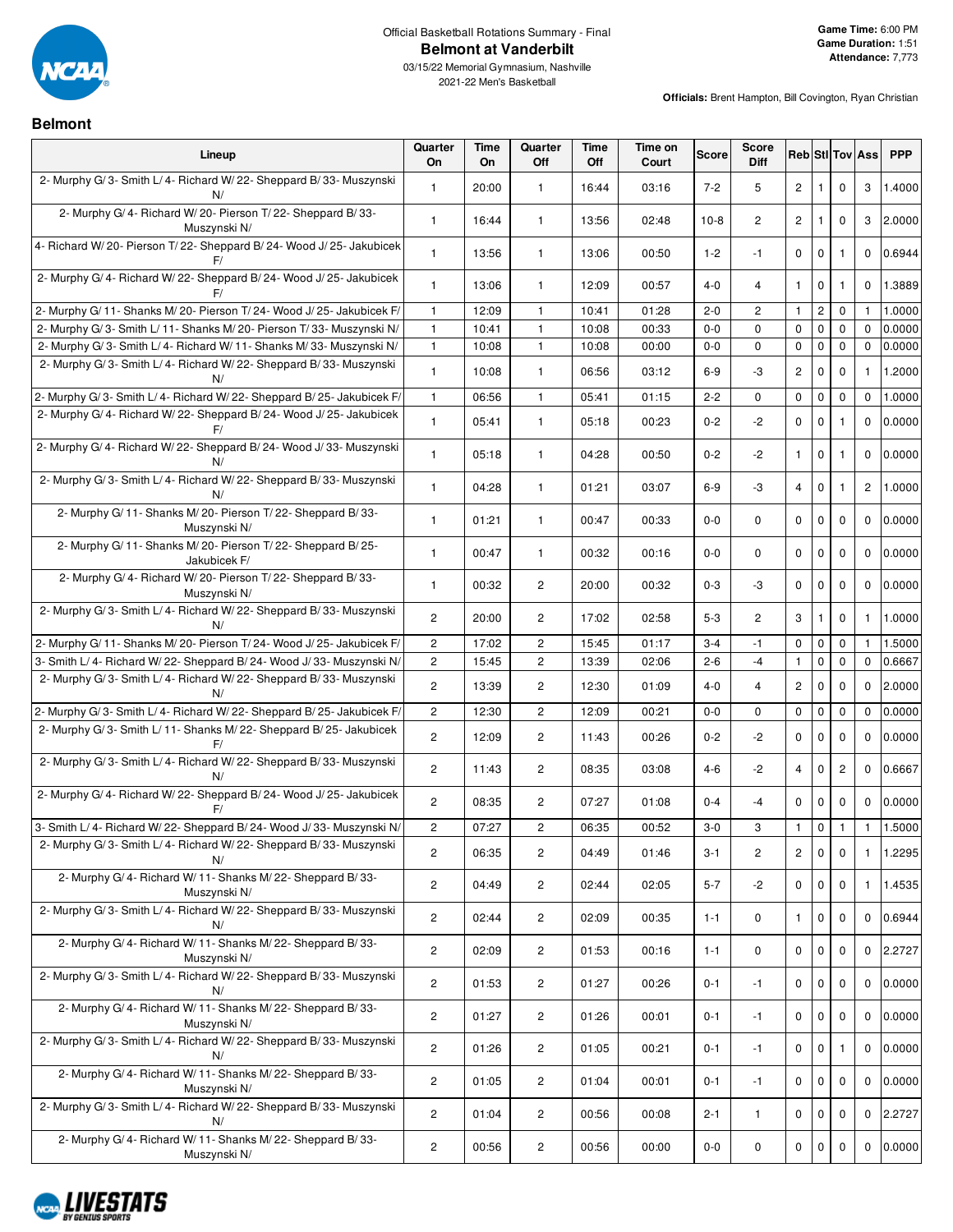

**Officials:** Brent Hampton, Bill Covington, Ryan Christian

# **Belmont**

| Lineup                                                            | Quarter<br>On | <b>Time</b><br>On | Quarter<br>Off | <b>Time</b><br>Off | Time on<br>Court | <b>Score</b> | Score<br><b>Diff</b> |          |          | <b>Reb</b> StIITov Ass | <b>PPP</b> |
|-------------------------------------------------------------------|---------------|-------------------|----------------|--------------------|------------------|--------------|----------------------|----------|----------|------------------------|------------|
| 2- Murphy G/4- Richard W/11- Shanks M/20- Pierson T/22- Sheppard  |               | 00:56             | -              | 00:55              | 00:01            | $0 -$        |                      | $\Omega$ | $\Omega$ |                        | 0.0000     |
| 2- Murphy G/3- Smith L/4- Richard W/20- Pierson T/22- Sheppard B/ |               | 00:55             | -              | 00:00              | 00:55            | $0 - 2$      |                      |          | 0        |                        | 0.0000     |

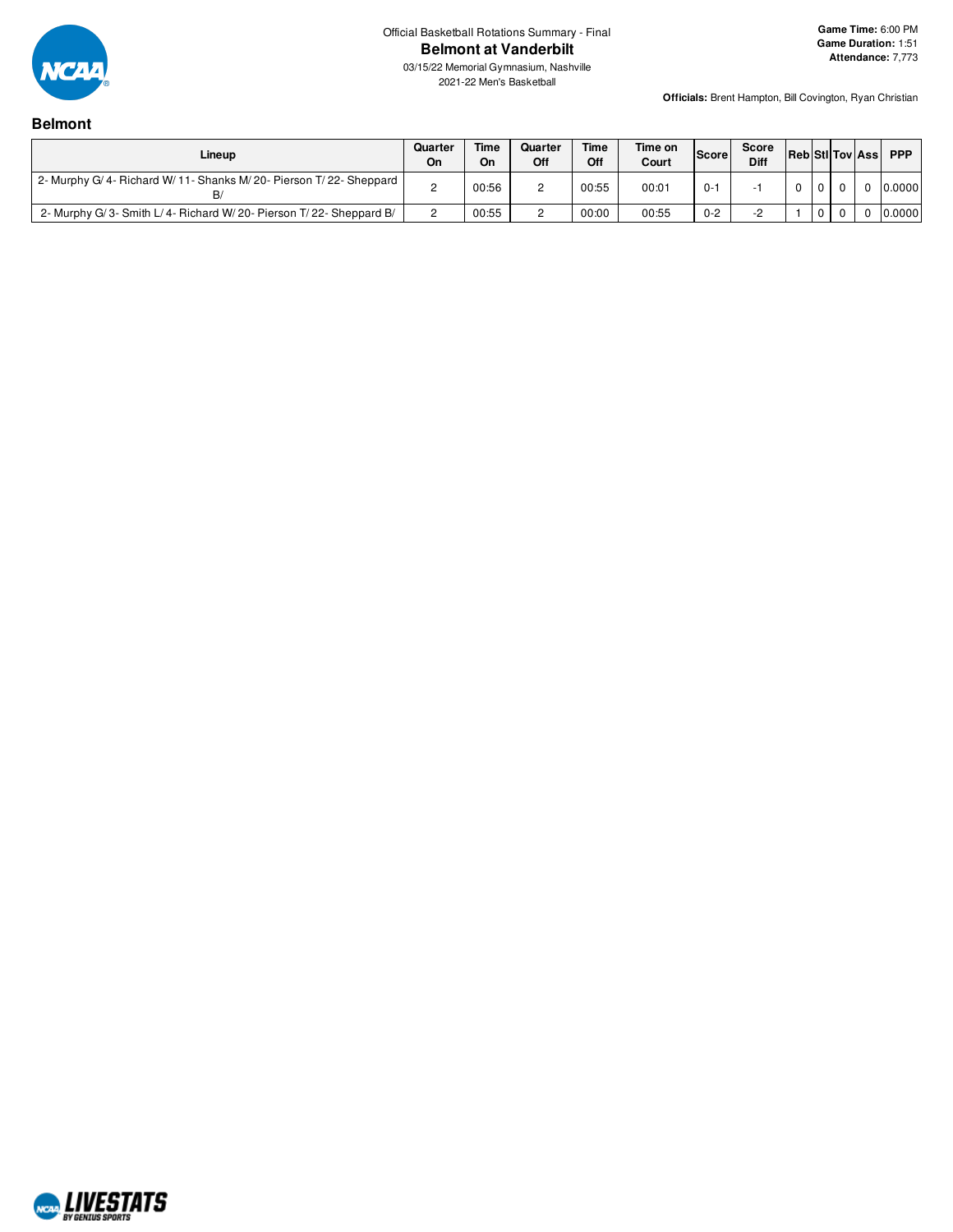

# Official Basketball Rotations Summary - Final **Belmont at Vanderbilt**

 $\overline{\phantom{a}}$ 

**Officials:** Brent Hampton, Bill Covington, Ryan Christian

#### **Vanderbilt**

| Lineup                                                                             | Quarter<br>On  | <b>Time</b><br><b>On</b> | Quarter<br>Off        | <b>Time</b><br>Off | Time on<br>Court | <b>Score</b> | <b>Score</b><br>Diff |                       |              |                | <b>Reb</b> Stl Tov Ass | <b>PPP</b> |
|------------------------------------------------------------------------------------|----------------|--------------------------|-----------------------|--------------------|------------------|--------------|----------------------|-----------------------|--------------|----------------|------------------------|------------|
| 2- Pippen Jr. S/3- Chatman R/4- Wright J/10- Stute M/21- Robbins L/                | $\mathbf{1}$   | 20:00                    | $\mathbf{1}$          | 13:56              | 06:04            | $10 - 17$    | $-7$                 | 3                     | $\mathbf 0$  | 3              | $\mathbf{2}^{\prime}$  | 0.9091     |
| 2- Pippen Jr. S/ 4- Wright J/ 10- Stute M/ 33- Weikert D/ 42- Millora-Brown<br>Q/  | $\mathbf{1}$   | 13:56                    | $\mathbf{1}$          | 12:45              | 01:11            | $2 - 2$      | $\mathbf 0$          | $\mathbf 0$           | $\mathbf{1}$ | $\mathbf{1}$   | $\mathbf{1}$           | 1.0000     |
| 2- Pippen Jr. S/5- Dezonie S/10- Stute M/33- Weikert D/42- Millora-<br>Brown Q/    | $\mathbf{1}$   | 12:45                    | $\mathbf{1}$          | 12:32              | 00:13            | $0-0$        | $\mathbf 0$          | $\mathbf 0$           | $\pmb{0}$    | $\mathbf 0$    | $\mathbf 0$            | 0.0000     |
| 2- Pippen Jr. S/ 5- Dezonie S/ 23- Mann J/ 33- Weikert D/ 42- Millora-<br>Brown Q/ | $\mathbf{1}$   | 12:32                    | $\mathbf{1}$          | 10:41              | 01:51            | $0 - 5$      | -5                   | $\mathbf{1}$          | $\mathbf 0$  | $\overline{c}$ | 0                      | 0.0000     |
| 0- Lawrence T/3- Chatman R/5- Dezonie S/23- Mann J/42- Millora-<br>Brown Q/        | $\mathbf{1}$   | 10:41                    | $\mathbf{1}$          | 06:56              | 03:45            | $9-6$        | 3                    | 5                     | $\pmb{0}$    | $\mathbf 0$    | $\mathbf{1}$           | 1.5000     |
| 0- Lawrence T/3- Chatman R/4- Wright J/21- Robbins L/23- Mann J/                   | $\mathbf{1}$   | 06:56                    | $\mathbf{1}$          | 05:18              | 01:38            | $4 - 2$      | $\overline{c}$       | $\overline{4}$        | $\mathsf 0$  | $\mathbf 0$    | $\mathbf 0$            | 2.0000     |
| 2- Pippen Jr. S/3- Chatman R/4- Wright J/10- Stute M/21- Robbins L/                | $\mathbf{1}$   | 05:18                    | $\mathbf{1}$          | 01:21              | 03:57            | $11 - 6$     | 5                    | $\overline{4}$        | $\pmb{0}$    | $\mathbf 0$    | $\overline{2}$         | 1.3959     |
| 2- Pippen Jr. S/3- Chatman R/4- Wright J/10- Stute M/42- Millora-Brown<br>$\Omega$ | $\mathbf{1}$   | 01:21                    | $\mathbf{1}$          | 00:32              | 00:49            | $0-0$        | $\mathbf 0$          | 3                     | $\pmb{0}$    | $\mathbf 0$    | 0                      | 0.0000     |
| 0- Lawrence T/2- Pippen Jr. S/3- Chatman R/10- Stute M/42- Millora-<br>Brown Q/    | $\mathbf{1}$   | 00:32                    | $\mathbf{1}$          | 00:18              | 00:13            | $1 - 0$      | $\mathbf{1}$         | $\mathbf{1}$          | $\pmb{0}$    | $\mathbf 0$    | 0                      | 2.2727     |
| 2- Pippen Jr. S/3- Chatman R/4- Wright J/10- Stute M/42- Millora-Brown<br>$\Omega$ | $\mathbf{1}$   | 00:18                    | $\overline{2}$        | 20:00              | 00:19            | $2 - 0$      | $\overline{2}$       | $\mathbf{1}$          | $\mathbf 0$  | $\mathbf 0$    | 0                      | 2.0000     |
| 2- Pippen Jr. S/3- Chatman R/4- Wright J/10- Stute M/21- Robbins L/                | $\overline{c}$ | 20:00                    | $\mathbf{2}$          | 17:02              | 02:58            | $3-5$        | $-2$                 | 3                     | $\pmb{0}$    | $\mathbf{1}$   | $\Omega$               | 0.6757     |
| 2- Pippen Jr. S/3- Chatman R/4- Wright J/10- Stute M/42- Millora-Brown<br>$\Omega$ | $\overline{c}$ | 17:02                    | $\overline{2}$        | 15:45              | 01:17            | $4 - 3$      | $\mathbf{1}$         | $\mathbf{1}$          | $\mathbf 0$  | $\mathbf 0$    | $\mathbf{1}$           | 2.0000     |
| 0- Lawrence T/2- Pippen Jr. S/4- Wright J/10- Stute M/42- Millora-<br>Brown Q/     | $\overline{2}$ | 15:45                    | $\overline{2}$        | 13:39              | 02:06            | $6 - 2$      | $\overline{4}$       | 3                     | $\mathbf 0$  | $\mathbf 0$    | $\mathbf{1}$           | 1.5464     |
| 0- Lawrence T/2- Pippen Jr. S/5- Dezonie S/23- Mann J/42- Millora-<br>Brown Q/     | $\overline{c}$ | 13:39                    | $\mathbf{2}^{\prime}$ | 12:30              | 01:09            | $0 - 4$      | $-4$                 | $\mathbf 0$           | $\pmb{0}$    | $\mathbf 0$    | $\mathbf 0$            | 0.0000     |
| 0- Lawrence T/2- Pippen Jr. S/5- Dezonie S/21- Robbins L/23- Mann J/               | $\overline{c}$ | 12:30                    | $\overline{2}$        | 11:43              | 00:47            | $2 - 0$      | $\overline{c}$       | $\mathbf{1}$          | $\mathsf 0$  | $\mathbf 0$    | $\mathbf 0$            | 2.0000     |
| 0- Lawrence T/3- Chatman R/5- Dezonie S/21- Robbins L/23- Mann J/                  | $\overline{c}$ | 11:43                    | $\overline{c}$        | 10:10              | 01:33            | $5-2$        | 3                    | $\mathbf 0$           | $\mathbf{1}$ | $\mathbf{1}$   | $\mathbf{1}$           | 1.6667     |
| 0- Lawrence T/3- Chatman R/4- Wright J/23- Mann J/42- Millora-Brown<br>$\Omega$    | $\overline{2}$ | 10:10                    | $\overline{c}$        | 08:35              | 01:35            | $1 - 2$      | $-1$                 | $\mathbf{2}$          | $\mathbf 0$  | $\mathbf 0$    | $\mathbf 0$            | 0.4098     |
| 0- Lawrence T/3- Chatman R/4- Wright J/10- Stute M/42- Millora-Brown<br>Q/         | $\overline{2}$ | 08:35                    | $\overline{2}$        | 08:35              | 00:00            | $1 - 0$      | $\mathbf{1}$         | $\mathbf 0$           | $\pmb{0}$    | $\mathbf 0$    | 0                      | 2.2727     |
| 2- Pippen Jr. S/3- Chatman R/4- Wright J/10- Stute M/42- Millora-Brown<br>$\Omega$ | $\overline{2}$ | 08:35                    | $\overline{2}$        | 04:58              | 03:37            | $3-5$        | $-2$                 | $\overline{4}$        | $\mathbf 0$  | $\mathbf 0$    | $\Omega$               | 0.6757     |
| 2- Pippen Jr. S/3- Chatman R/4- Wright J/10- Stute M/21- Robbins L/                | $\mathbf{2}$   | 04:58                    | $\mathbf{2}$          | 01:53              | 03:05            | $11 - 8$     | 3                    | 3                     | $\mathbf 0$  | $\mathbf{1}$   | $\mathbf{1}$           | 1.6272     |
| 2- Pippen Jr. S/3- Chatman R/4- Wright J/10- Stute M/33- Weikert D/                | $\overline{c}$ | 01:53                    | $\overline{c}$        | 01:53              | 00:00            | $0 - 0$      | $\Omega$             | $\mathbf 0$           | $\pmb{0}$    | $\mathbf 0$    | $\Omega$               | 0.0000     |
| 2- Pippen Jr. S/3- Chatman R/4- Wright J/10- Stute M/42- Millora-Brown<br>$\Omega$ | $\overline{c}$ | 01:53                    | $\overline{c}$        | 01:27              | 00:26            | $0-0$        | 0                    | $\mathbf{1}$          | $\mathbf 0$  | $\mathbf 0$    | 0                      | 0.0000     |
| 2- Pippen Jr. S/3- Chatman R/4- Wright J/10- Stute M/21- Robbins L/                | $\overline{c}$ | 01:27                    | $\overline{c}$        | 01:26              | 00:01            | $2 - 0$      | $\overline{c}$       | $\mathbf 0$           | $\pmb{0}$    | $\pmb{0}$      | 0                      | 2.2727     |
| 2- Pippen Jr. S/3- Chatman R/4- Wright J/10- Stute M/42- Millora-Brown<br>$\Omega$ | $\overline{c}$ | 01:26                    | $\overline{c}$        | 01:05              | 00:21            | $0-0$        | $\mathbf 0$          | $\mathbf 0$           | $\mathbf 0$  | $\mathbf{0}$   | 0                      | 0.0000     |
| 2- Pippen Jr. S/3- Chatman R/4- Wright J/10- Stute M/21- Robbins L/                | $\overline{c}$ | 01:05                    | $\overline{c}$        | 01:04              | 00:01            | $1 - 0$      | $\mathbf{1}$         | 0                     | $\pmb{0}$    | $\mathbf 0$    | $\Omega$               | 2.2727     |
| 2- Pippen Jr. S/3- Chatman R/4- Wright J/10- Stute M/42- Millora-Brown<br>Q/       | $\overline{c}$ | 01:04                    | $\mathbf{2}^{\prime}$ | 00:56              | 00:08            | $1 - 1$      | $\mathbf 0$          | 0                     | $\mathbf 0$  | $\mathbf 0$    | 0                      | 2.2727     |
| 2- Pippen Jr. S/3- Chatman R/4- Wright J/10- Stute M/21- Robbins L/                | $\overline{c}$ | 00:56                    | $\overline{c}$        | 00:55              | 00:01            | $1 - 1$      | 0                    | $\mathbf 0$           | $\pmb{0}$    | $\mathbf 0$    | 0                      | 2.2727     |
| 0- Lawrence T/2- Pippen Jr. S/3- Chatman R/4- Wright J/10- Stute M/                | $\overline{c}$ | 00:55                    | $\overline{c}$        | 00:00              | 00:55            | $2 - 0$      | $\overline{c}$       | $\mathbf{2}^{\prime}$ | $\pmb{0}$    | $\mathbf{1}$   | $\mathbf 0$            | 0.8621     |

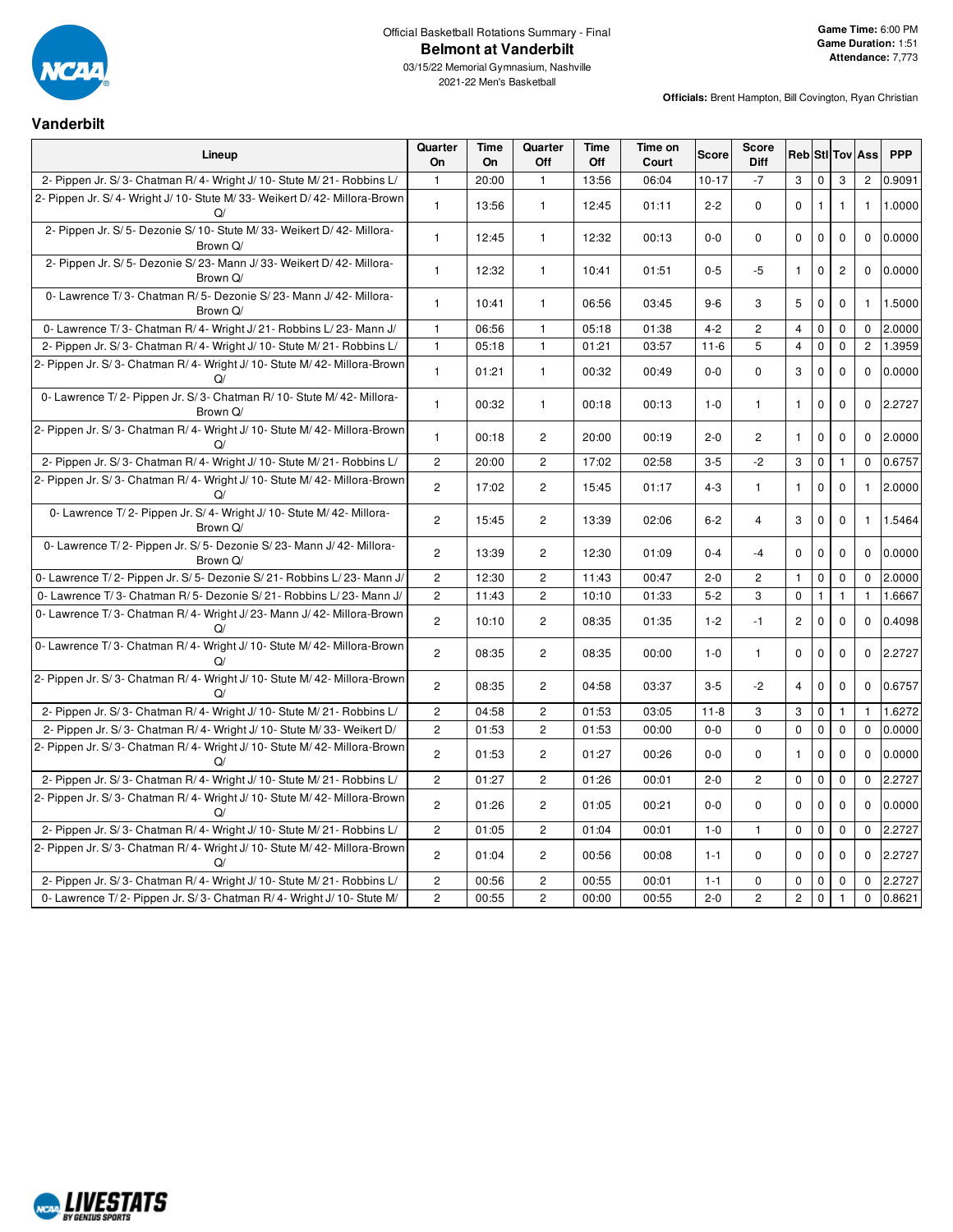

| <b>Belmont</b>                                                             |       |              |                   |            |                |                |                |            |            |
|----------------------------------------------------------------------------|-------|--------------|-------------------|------------|----------------|----------------|----------------|------------|------------|
| Lineup                                                                     | Time  | <b>Score</b> | <b>Score Diff</b> | Pts/Min    | Reb            | <b>StI</b>     | Tov            | <b>Ass</b> | <b>PPP</b> |
| 2- Murphy G/3- Smith L/4- Richard W/22- Sheppard B/33- Muszynski N/        | 20:06 | 38-34        | 4                 | 1.8905     | 20             |                |                | 8          | 0626.      |
| 2- Murphy G/4- Richard W/20- Pierson T/22- Sheppard B/33- Muszynski N/     | 03:20 | $10 - 11$    | -1                | 3.0000     | $\overline{c}$ |                | 0              | 3          | 1.6667     |
| 3- Smith L/4- Richard W/22- Sheppard B/24- Wood J/33- Muszynski N/         | 02:58 | $5-6$        | -1                | 1.6854     | $\overline{2}$ |                |                |            | 1.0000     |
| 2- Murphy G/11- Shanks M/20- Pierson T/24- Wood J/25- Jakubicek F/         | 02:45 | $5 - 4$      |                   | 1.8182     |                | $\overline{2}$ | 0              | 2          | 1.2500     |
| 2- Murphy G/4- Richard W/22- Sheppard B/24- Wood J/25- Jakubicek F/        | 02:28 | $4 - 6$      | $-2$              | 1.6216     |                |                | $\overline{2}$ | 0          | 0.8197     |
| 2- Murphy G/4- Richard W/11- Shanks M/22- Sheppard B/33- Muszynski N/      | 02:23 | $6 - 10$     | -4                | 2.5175     | $\Omega$       |                | 0              |            | 1.5464     |
| 2- Murphy G/3- Smith L/4- Richard W/22- Sheppard B/25- Jakubicek F/        | 01:36 | $2 - 2$      | $\mathbf 0$       | 1.2500     | $\Omega$       |                | $\Omega$       | $\Omega$   | 0.8197     |
| 2- Murphy G/3- Smith L/4- Richard W/20- Pierson T/22- Sheppard B/          | 00:55 | $0 - 2$      | -2                | 0.0000     |                | C              | 0              | $\Omega$   | 0.0000     |
| 4- Richard W/20- Pierson T/22- Sheppard B/24- Wood J/25- Jakubicek F/      | 00:50 | $1 - 2$      | -1                | 1.2000     | $\Omega$       |                |                | $\Omega$   | 0.6944     |
| 2- Murphy G/4- Richard W/22- Sheppard B/24- Wood J/33- Muszynski N/        | 00:50 | $0 - 2$      | $-2$              | 0.0000     |                | ŋ              |                | $\Omega$   | 0.0000     |
| 2- Murphy G/3- Smith L/11- Shanks M/20- Pierson T/33- Muszynski N/         | 00:33 | $0 - 0$      | $\Omega$          | 0.0000     | $\Omega$       |                | $\Omega$       |            | 0.0000     |
| 2- Murphy G/ 11- Shanks M/ 20- Pierson T/ 22- Sheppard B/ 33- Muszynski N/ | 00:33 | $0 - 0$      | $\Omega$          | 0.0000     | $\Omega$       |                | $\Omega$       |            | 0.0000     |
| 2- Murphy G/3- Smith L/11- Shanks M/22- Sheppard B/25- Jakubicek F/        | 00:26 | $0 - 2$      | $-2$              | 0.0000     | $\Omega$       |                | $\Omega$       |            | 0.0000     |
| 2- Murphy G/ 11- Shanks M/ 20- Pierson T/ 22- Sheppard B/ 25- Jakubicek F/ | 00:16 | $0 - 0$      | $\Omega$          | 0.0000     | $\Omega$       |                | 0              |            | 0.0000     |
| 2- Murphy G/4- Richard W/11- Shanks M/20- Pierson T/22- Sheppard B/        | 00:01 | $0 - 1$      | -1                | 0.0000     | $\Omega$       |                | 0              |            | 0.0000     |
| 2- Murphy G/3- Smith L/4- Richard W/11- Shanks M/33- Muszynski N/          | 00:00 | $0 - 0$      | $\mathbf 0$       | <b>NaN</b> | $\Omega$       |                | 0              |            | 0.0000     |